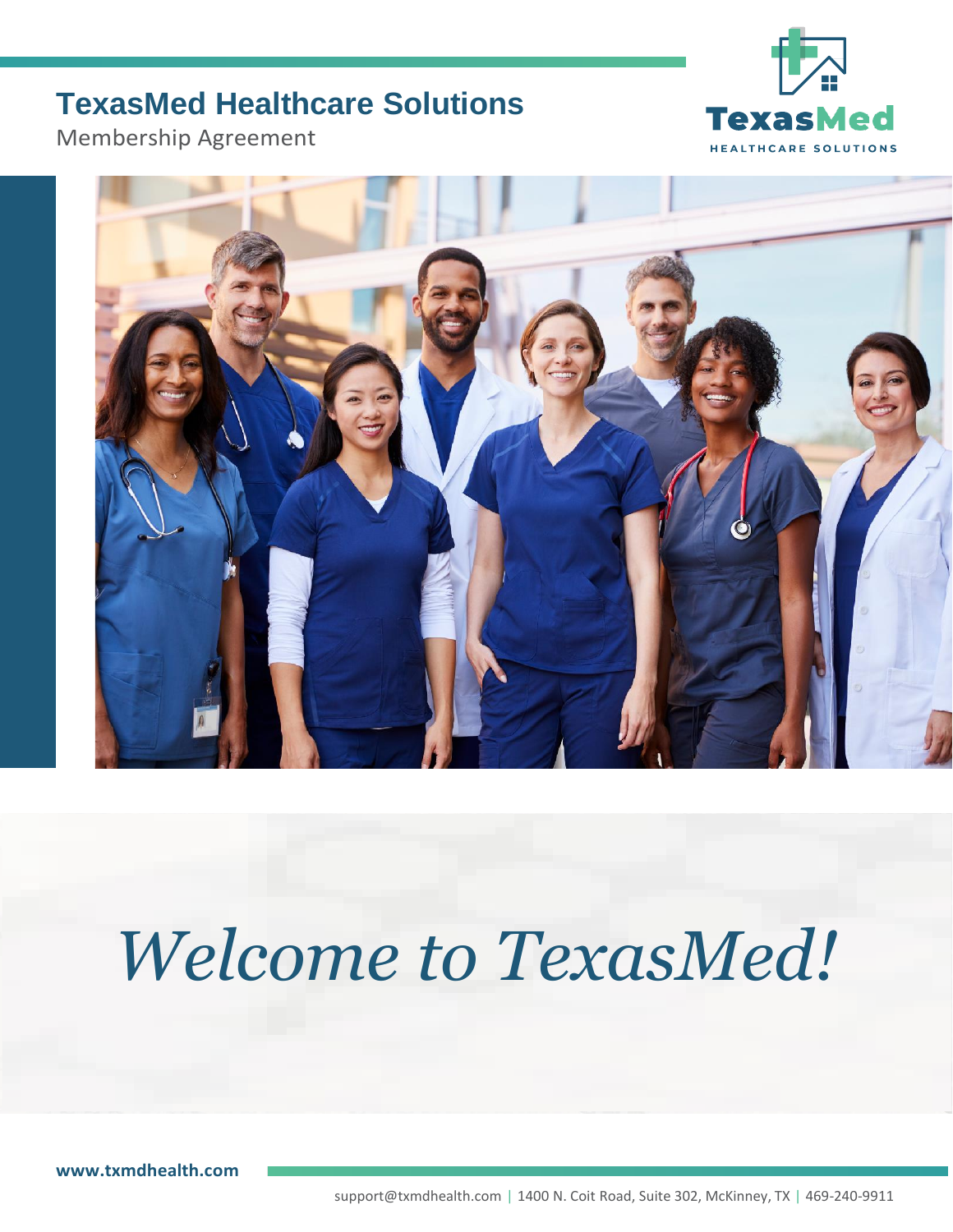

## **TexasMed Membership Form**

| <b>Member Name:</b>                         |                                                         |
|---------------------------------------------|---------------------------------------------------------|
| <b>Member Address:</b>                      |                                                         |
| <b>Member Primary Contact Email:</b>        |                                                         |
| <b>Member Primary Contact Phone Number:</b> |                                                         |
| <b>Business Name:</b>                       |                                                         |
| <b>Start Date:</b>                          |                                                         |
| Term:                                       | Month-to-Month                                          |
| <b>Premises:</b>                            | 1400 North Coit Road, Suites 302, McKinney, Texas 75071 |
| <b>Telehealth Monthly Membership Fee:</b>   | \$200                                                   |
| <b>Payment Method:</b>                      | Stripe online payments or ACH                           |

The terms above in this Membership Form ("Membership Form"), together with the attached TexasMed Membership and Space Rental Agreement ("Agreement"), TexasMed Global Privacy Policy ("Privacy Policy"), TexasMed Community Guidelines ("Community Guidelines"), TexasMed Business Associate Agreement ("Business Associate Agreement") and TexasMed COVID-19 Screening Policy ("COVID-19 Screening Policy"), collectively this "TexasMed Membership Agreement") shall constitute a single agreement which shall be binding upon the Member and TexasMed. In the event of any conflict between the Membership Form and the attached Agreement, this Membership Form shall govern and control. This TexasMed Membership Agreement will be effective when signed by both parties.

#### **Member:**

| Name:  |  |  |
|--------|--|--|
|        |  |  |
| Title: |  |  |
| Date:  |  |  |

Signature: \_

#### **TexasMed Entity:** Core McKinney 1 LLC

| Name:<br>$\sim$ $\sim$ |  |
|------------------------|--|
|                        |  |

Title:

Date:

Signature: contract to the set of the set of the set of the set of the set of the set of the set of the set of the set of the set of the set of the set of the set of the set of the set of the set of the set of the set of t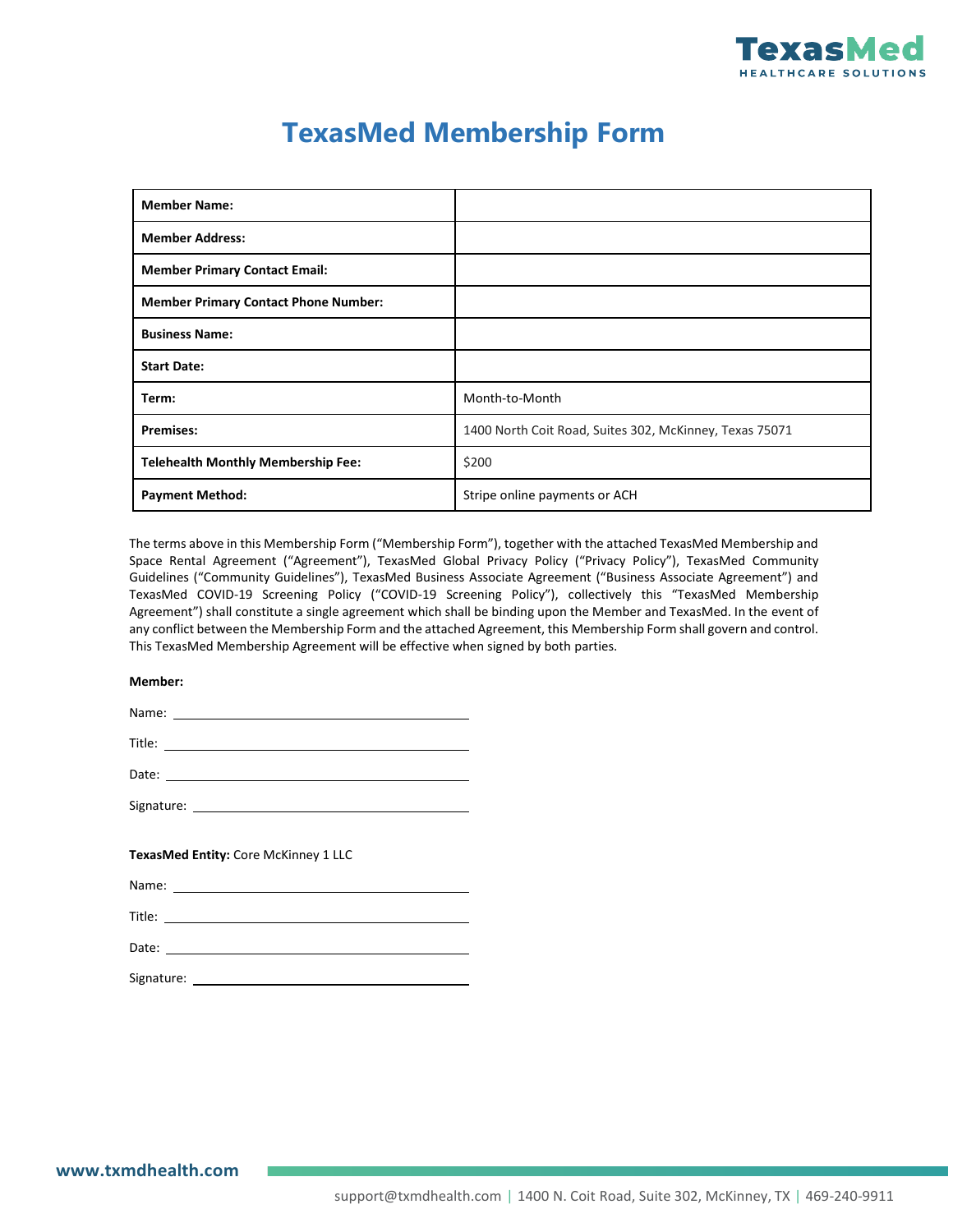

## **TexasMed Membership and Space Rental Agreement**

This MEMBERSHIP AND SPACE RENTAL AGREEMENT ("Agreement") is made effective on \_\_\_\_\_\_\_\_\_\_\_\_\_\_\_\_\_ (the "Agreement Date"), by and between TexasMed, d/b/a Core McKinney 1 LLC, a Texas limited liability company (hereinafter "TexasMed", TexasMed Suites", "we", "us" or "our"), and \_\_\_\_\_\_\_\_\_\_\_ (hereinafter "Member", "Practice", "you" or "your").

#### TexasMed Suites Membership Terms and Conditions

1. Definitions. Capitalized terms used herein and not otherwise defined are set forth in the Membership Form of this Agreement.

2. **Terms and Conditions.** These Terms and Conditions (the "Terms and Conditions") describe your rights and obligations in connection with your receipt and use of the services provided by TexasMed Suites in connection with your TexasMed Membership or other services specified herein (the "Services", as further described below). By using the Services, you are agreeing to abide by and be bound by these Terms and Conditions.

"Services" do not include, and TexasMed will not be liable for, the provision of products or services by third parties ("Third Party Services") that you may elect to purchase. Third Party Services are provided solely by the applicable third party ("Third Party Service Providers") and pursuant to separate arrangements between you and the applicable Third Party Service Providers. These Third Party Service Providers' terms and conditions will control with respect to the relevant Third Party Services unless this Agreement specifies otherwise.

We reserve the right, from time to time, to make modifications, deletions or additions to these Terms and Conditions. TexasMed will provide you with notice of any changes to these Terms and Conditions or to Services that apply to you, either by emailing you the changes at the last email address provided by you in your profile or by posting a notice on the TexasMed Suites Website available a[t www.txmdhealth.com.](http://www.txmdhealth.com/) Changes will be effective immediately upon receipt or publishing of notice. If you don't agree to the changes, you may cancel your TexasMed Membership at any time but note that there are no refunds for early cancellation.

#### 3. Membership. TexasMed Membership offers the following

- a. Option to purchase available rooms on a daily basis;
- b. Ability to book as many rooms as you need. Hourly or daily charge per room applicable;
- c. Use of on-site office supplies if available;
- d. Use of on-site medical supplies if available;
- e. Mail handling services;
- f. No long-term commitment, cancellable at any time. We require an active membership to use the Premises;
- g. Ability to use multiple locations if available

4. Membership Fees. If you are a telemedicine practitioner and would like to use TexasMed as your business address as well have mail / packaging services, there is a \$200 monthly fee. Separately, there is a fee for booking each room in the Premises. By entering into this Agreement and providing your payment information, you acknowledge and agree that the payment method provided by you will be automatically charged for exam room fees and any other amounts you may incur or be liable for (including for damages caused to any of our Premises or property) in connection with the Services.

5. **Payments.** Fees for booking exam rooms will be charged immediately for rooms booked within a seven day period. Pricing for each exam room will be listed on the website and the membership account portal when booking. Pricing is subject to change and will be updated on the website and membership account portal accordingly. There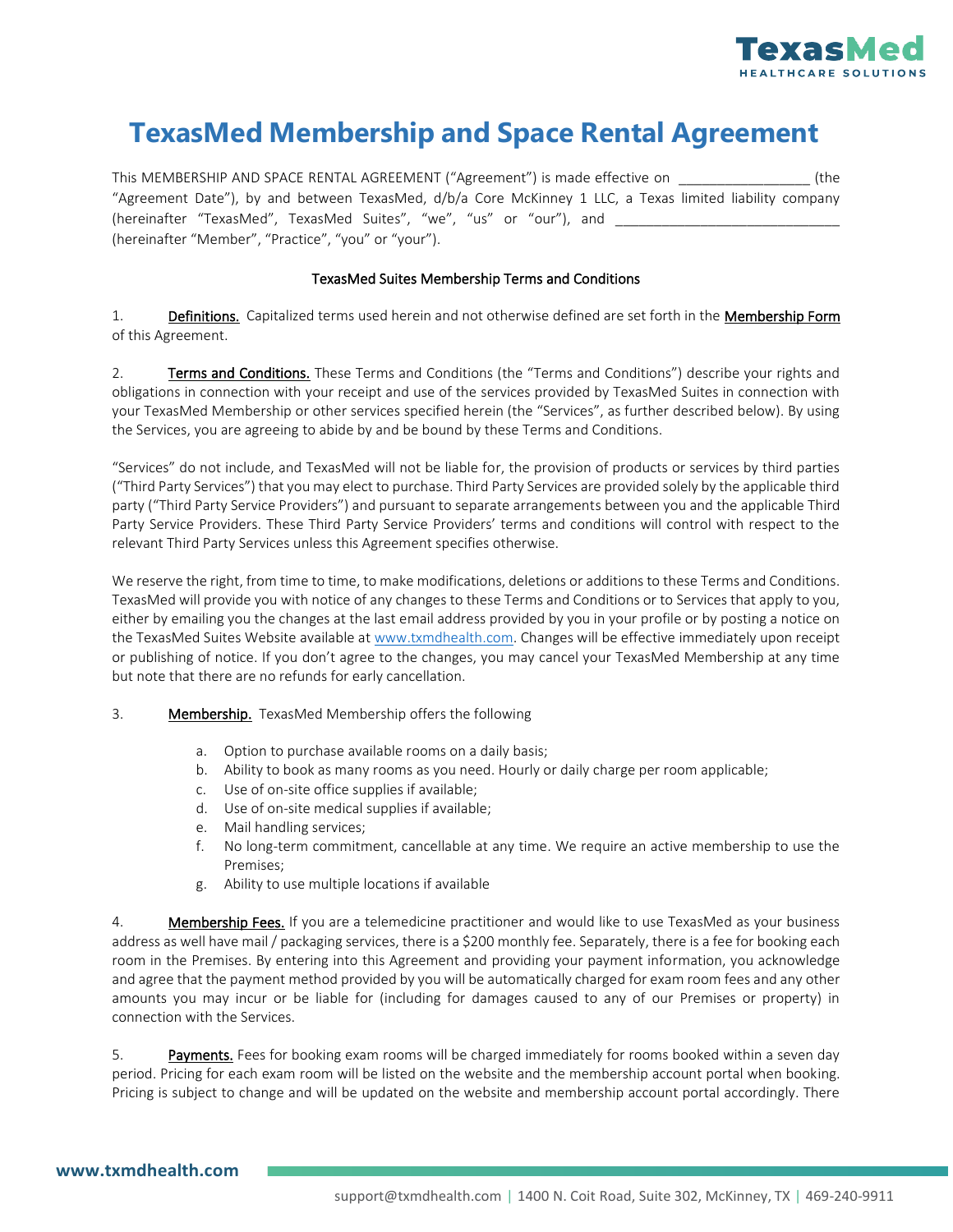

are no refunds within a seven day period. Payments can be made by ACH or credit card. There is no processing fee for ACH and there is a 3.5% processing fee for credit card. Services will be suspended until all outstanding fees are paid in full and TexasMed reserves the right to assess interest on any outstanding balances at a rate of one percent (1%) per month until paid in full. Funds received will be applied to balances that are in arrears first. Once past balances are paid in full, any remaining portion of the funds will be applied to current fees. The fees applicable to your account may be subject to modification from time to time, and such modifications will become effective immediately. You may at any time cancel your account as set forth below if you do not agree to any modified fees. Fees shall include any applicable taxes due on applicable Services provided by TexasMed.

6. Membership Deposit. On the Agreement Date, you will pay TexasMed the Security Deposit, as set forth on the **Membership Form**, which we will hold to secure your obligations under this Agreement. The Security Deposit is not intended to be an advance payment of any fees. In the event you owe us other fees, you may not rely on deducting them from the Security Deposit, but must pay them separately in accordance with this Agreement. The Security Deposit will be returned to you no later than thirty (30) days following the termination of this Agreement, subject to the complete satisfaction of your obligations under this Agreement.

7. Refunds. Members can cancel or change any booking up until seven days before the booking date. All bookings for exam rooms are non-refundable within a seven day period.

8. Term. This Agreement will be effective when signed by both parties; provided, however, we have no obligations to provide you with the Services until the date on which payment of your Security Deposit have cleared. Unless otherwise set forth in this Agreement, this Agreement shall continue on a month-to-month basis (any term after the Initial Term, a "Renewal Term"). The Initial Term and all subsequent Renewal Terms shall constitute the "Term".

9. **Membership Restrictions.** Your TexasMed Membership, to the extent applicable, is specific to you. You cannot add additional members to your Membership or share your Membership credentials with any other individual.

10. Rules and Regulations. The Rules and Regulations of the Premises on which you receive or use Services are hereby incorporated into these Terms and Conditions. Rules and Regulations may be revised from time to time. In general, we expect that you will not perform any activity that is reasonably likely to be disruptive, damaging or dangerous to us, our employees or agents, other members, any guests or any other third parties or any pets or property of any of the foregoing. If you have questions about the guidelines for any of our Premises, please submit a request a[t support@txmdhealth.com.](mailto:support@txmdhealth.com)

11. Security. You may be required to present a valid, government-issued photo identification in order to gain access to our Premises. For security purposes, we may regularly record via video certain areas of our Premises. If we deem it reasonably necessary, we may disclose information about you to satisfy applicable law, rule, regulation, legal process or government request, or to protect us, our members, or other individuals, or any of our or their property. It is your obligation to notify any of your guests about this policy.

12. Mail Service. Subject to availability, you may elect to receive mail and packages at the Premise. If you have done so, we will accept mail and deliveries on your behalf during such Premises' Regular Business Hours on such Premises' Regular Business Days. We have no obligation to store such mail or packages for more than thirty (30) days of our receipt or if we receive mail or packages after you terminate your TexasMed Membership. This feature is meant to allow you to accept business correspondence from time to time. It is not meant for an address for the receipt of merchandise or personal goods. As such, we have no obligation to accept bulk or oversized mail or packages. Subject to availability, we will also provide a forwarding mail service, if requested, for an additional fee (plus mail carrier services) to an address provided by you.

13. Personal Property on Premises. If you use the Premises frequently, we will provide on-site storage lockers for your personal property if desired, however, we are not responsible for any property you leave behind in any of our Premises including property stored in storage lockers. It is your responsibility to ensure that you have retrieved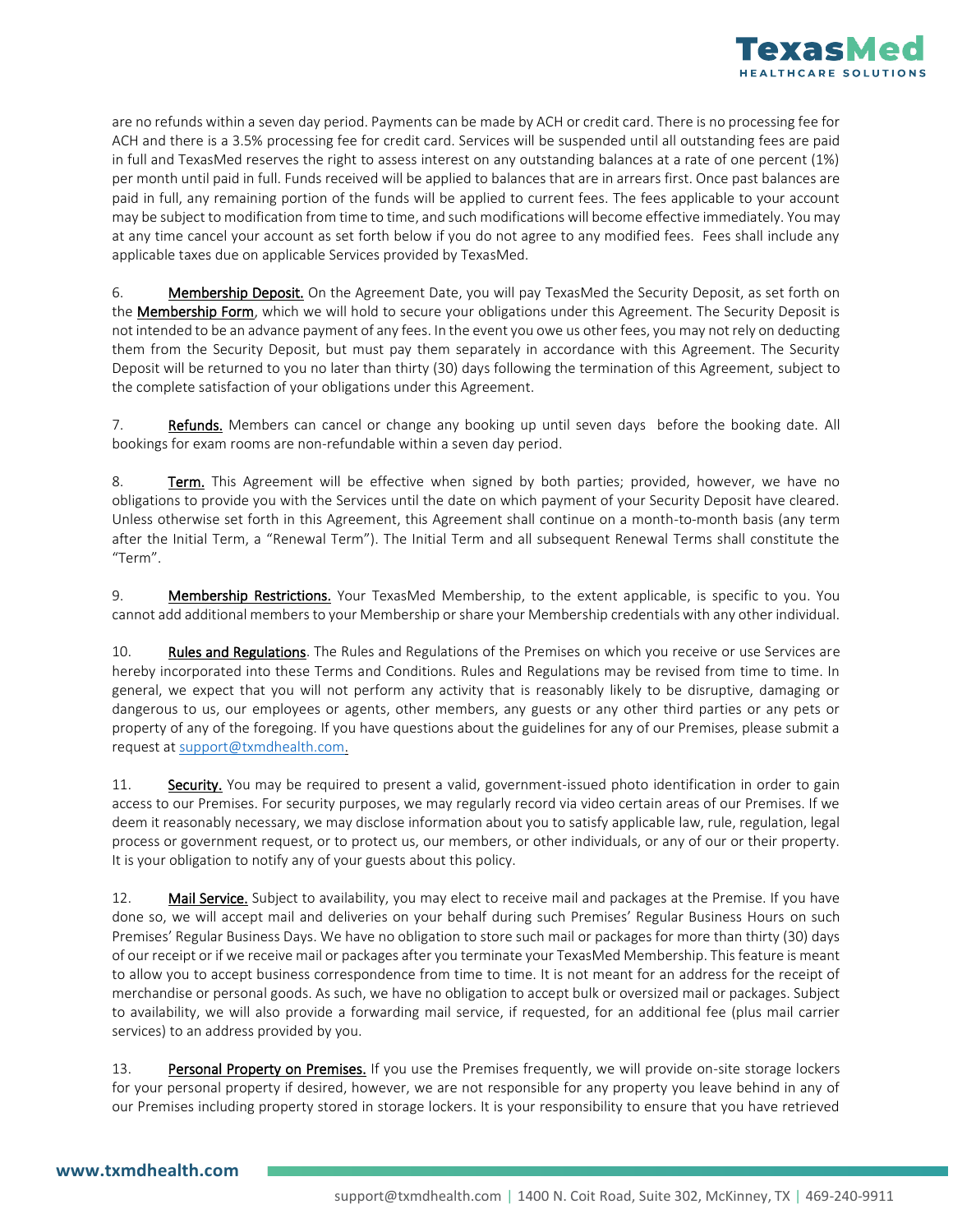

all of your personal items prior to leaving the Premises for the day. Prior to the termination or expiration of your TexasMed Membership, you must remove all of your property from all TexasMed Suites Premises. After providing you with reasonable notice, we will be entitled to dispose of any property remaining in any of our Premises, and you waive any claims or demands regarding such property or our handling of such property. You will be responsible for paying any fees reasonably incurred by us regarding such removal.

14. Damage. You may be held liable (and do hereby authorize us to charge you) for the repair cost for all damage to our Premises and items therein caused by you or your guests or invitees.

15. Common Areas. Common spaces in our Premises are to be accessed by you, and to the extent we permit, your guests, starting from the time immediately prior to your reserved time in the Premises and ending at the time immediately following your reserved time in the Premises. Common spaces are for temporary use and not as a place for continuous, everyday work.

16. **Internet Access; Technology; Security Risks.** You acknowledge that you have no expectation of privacy with respect to TexasMed Suites' internet connection, networks, telecommunications systems or information processing systems (including any stored computer files, email messages and voice messages), and your activity and any files or messages on or using any of those devices or systems may be monitored at any time without notice, including for security reasons and to ensure compliance with our policies, regardless of whether such activity occurs on equipment owned by you or us.

17. No Pets. No pets are allowed on Premises. If found to have pets on Premises, you will be responsible for any damages or required cleaning and/or disinfecting, as determined in TexasMed's sole discretion.

18. Interactions with other Members and Individuals on Premises. We do not control and are not responsible for the actions of other members or any other third parties. If a dispute arises between members or their invitees, guests, or vendors we shall have no responsibility or obligation to participate, mediate or indemnify any party for any damages. We do not perform background checks on our users or members nor do we guarantee that our users' or members' profiles are accurate. We do not endorse, support or verify the facts, opinions or recommendations of our users or members.

19. Account Termination. If you fail, or if we determine, in our sole discretion, that you have failed, to comply with any of the provisions of the Terms and Conditions in this Agreement, or at any other time when we in our reasonable discretion see fit to do so, we may, at our sole discretion, restrict your access to your Membership and the Services and/or terminate your Membership with immediate effect and possibly without prior notice to you. In addition, we may decline to renew your Membership for any or all Services at the end of your Term for any reason or for no reason. We may also at any time terminate your TexasMed Membership. You can cancel your account at any time, by submitting a request at [support@txmdhealth.com.](mailto:support@txmdhealth.com) Please note that if your individual Membership was created by a company, (a) an authorized representative of such company may at any time terminate your individual account by contacting us, and (b) we may terminate your account, even if the company's account remains active, and even if you continue to be employed or engaged by such company. Cancellation will be effective immediately upon our receipt of notice of cancellation. You will remain liable for past due amounts, and we may exercise our rights to collect due payment, despite termination or expiration of your TexasMed Membership. Sections 4 and 5 (to the extent any payment amounts are outstanding), 9, 13, 16 and all other provisions of these Terms and Conditions reasonably expected to survive the termination or expiration of this Agreement will survive termination of this Agreement.

20. Waiver and Release of Claims. To the extent permitted by law, you, on your own behalf and on behalf of your employees, agents, guests and invitees, waive any and all claims and rights against us and our landlords at the Premises and our affiliates, parents, and successors and each of our and their employees, assignees, officers, agents and directors (collectively, the "TexasMed Parties") resulting from injury or damage to, or destruction, theft, or loss of, any property, or person ("Claims") and release the TexasMed Parties from any such Claims.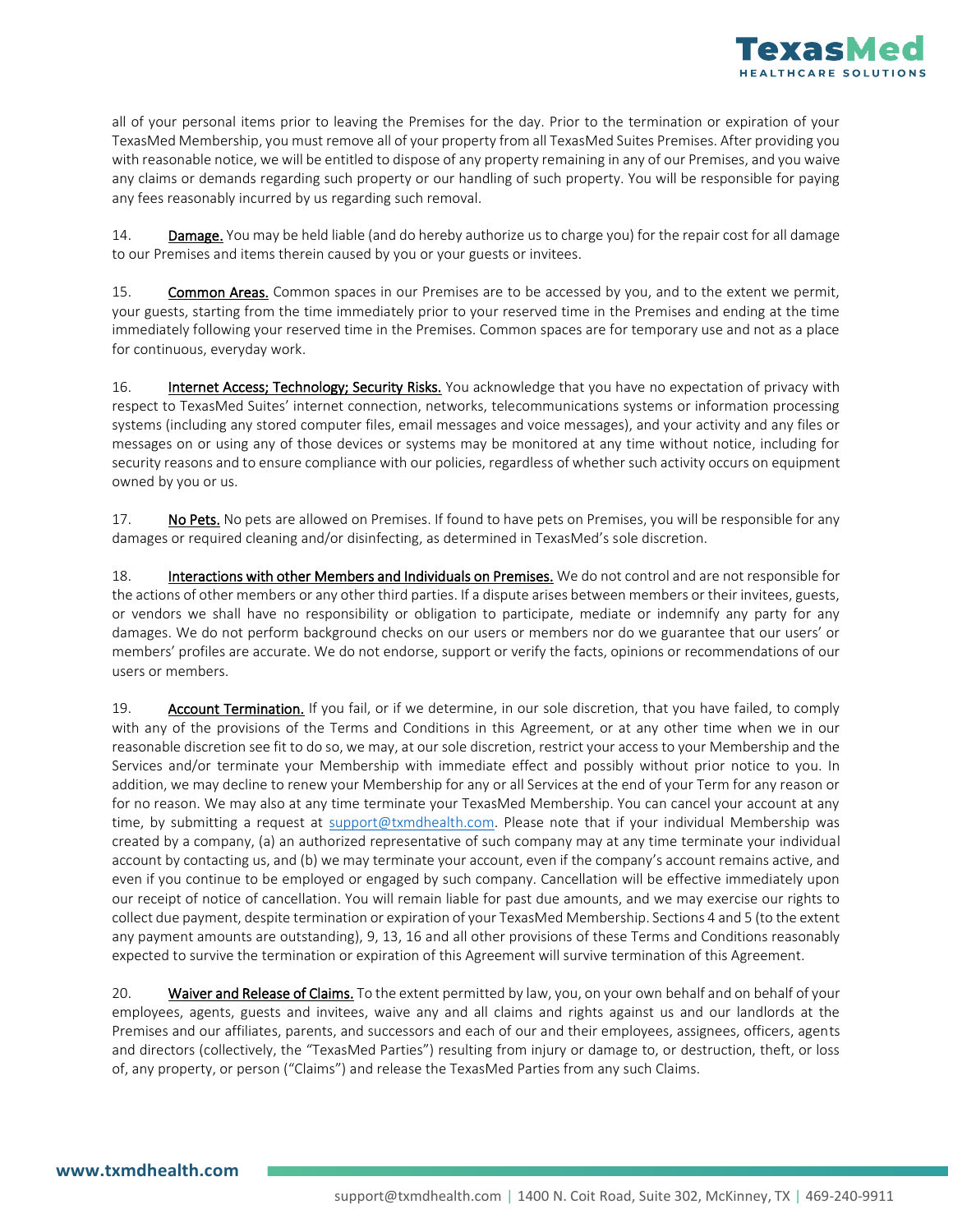

21. Limitation of Liability. To the extent permitted by law, the aggregate monetary liability of any of the TexasMed Parties to you or your employees, agents, guests or invitees for any reason and for all causes of action, whether in contract, tort, breach of statutory duty, or other legal or equitable theory will not exceed the total amounts paid by you to us under this Agreement for the product or service from which the claim arose in the three (3) months prior to the claim arising. None of the TexasMed Parties will be liable under any cause of action, for any indirect, special, incidental, consequential, reliance or punitive damages, including loss of profits or business interruption, or for the cost of any substitute goods, services or technology. You acknowledge and agree that you may not commence any action or proceeding against any of the TexasMed Parties, whether in contract, tort, breach of statutory duty, or other legal or equitable theory, unless the action, suit, or proceeding is commenced within one (1) year of the cause of action's accrual. For the avoidance of doubt, nothing in this Agreement will exclude our liability for any breach of any implied terms which cannot lawfully be excluded.

22. Disclaimer of Warranties and Implied Terms. The Services are provided "AS IS". To the extent permitted by law, we disclaim all warranties and terms, express or implied, with respect to the Services, including warranties, terms or representations as to the availability, operation, performance and/or use of our Services, or any other materials on or accessed via the Services, including any warranties or terms of merchantability, fitness for a particular purpose, title, non-infringement and any implied warranties, terms or indemnification arising from course of dealing, course of performance or usage in trade.

23. Permits and Licenses for use of Premises. Member possesses, and will during the term of this Agreement possess, all licenses, permits, certificates, approvals, consents, accreditations and other authorizations (collectively, "Permits"), necessary (i) to operate the Practice and (ii) to furnish services eligible for reimbursement by contracted third-party payers.

24. **Insurance.** Member agrees to secure and maintain during the term of this Agreement, at no expense to TexasMed Suites, policies of comprehensive and general liability, medical malpractice and professional liability and worker's compensation coverage, with such carriers and in such types and amounts as TexasMed Suites may reasonably require and as required at a minimum by state and/or federal regulations, insuring Member, its employees, agents and subcontractors (as applicable), against any claim or claims for damages arising as a result of injury to property or person, including death, occasioned directly or indirectly in connection with the performance of medical services contemplated by this Agreement and/or the maintenance of facilities and equipment. In no event shall the liability coverage of such polices be less than \$100,000.00 per claim, with a minimum annual aggregate of not less than \$300,000.00. Prior to execution of this Agreement, and at any time subsequently upon request, Member shall provide TexasMed with evidence of said coverage. Member shall provide, or shall require the carrier(s) to provide, TexasMed Suites with ninety (90) days prior written notice of any suspensions, cancellations of, or modifications in the coverage effecting compliance with the financial responsibility requirements. In the event of such cancellation and/or termination, TexasMed Suites may terminate this Agreement effective immediately upon Member's receipt of written notice from TexasMed Suites.

25. **Indemnification.** From and after the Agreement Date, Member and Member Affiliates shall defend and hold harmless TexasMed Suites, its affiliates and their respective equity holders, directors, managers, officers, agents, employees, representatives, successors and assigns (collectively, the "TexasMed Indemnitees"), from and against all demands, suits, claims, proceedings, actions or causes of action, investigations, assessments, losses, damages, liabilities, settlements, fines, penalties, and forfeitures and taxes, and reasonable costs and expenses incident thereto including interest, penalties, costs of settlement and reasonable attorneys', accountants', investigators', and experts' fees, expenses and disbursements (collectively, the "Indemnity Losses" and individually an "Indemnity Loss") asserted against, suffered or incurred by any TexasMed Indemnitee arising out of, resulting from or relating to: (a) any inaccuracy in, misrepresentation in or breach of the representations and warranties of Member or Member Affiliates set forth in this Agreement or any certificate executed and delivered in connection with this Agreement; provided, however, that, if any such representation or warranty is qualified by the term "material", "material adverse effect" or any similar qualifications, then such representation or warranty shall be construed as if such qualification were not included therein for purposes of determining the existence of an Indemnity Loss, (b) any breach by Member or any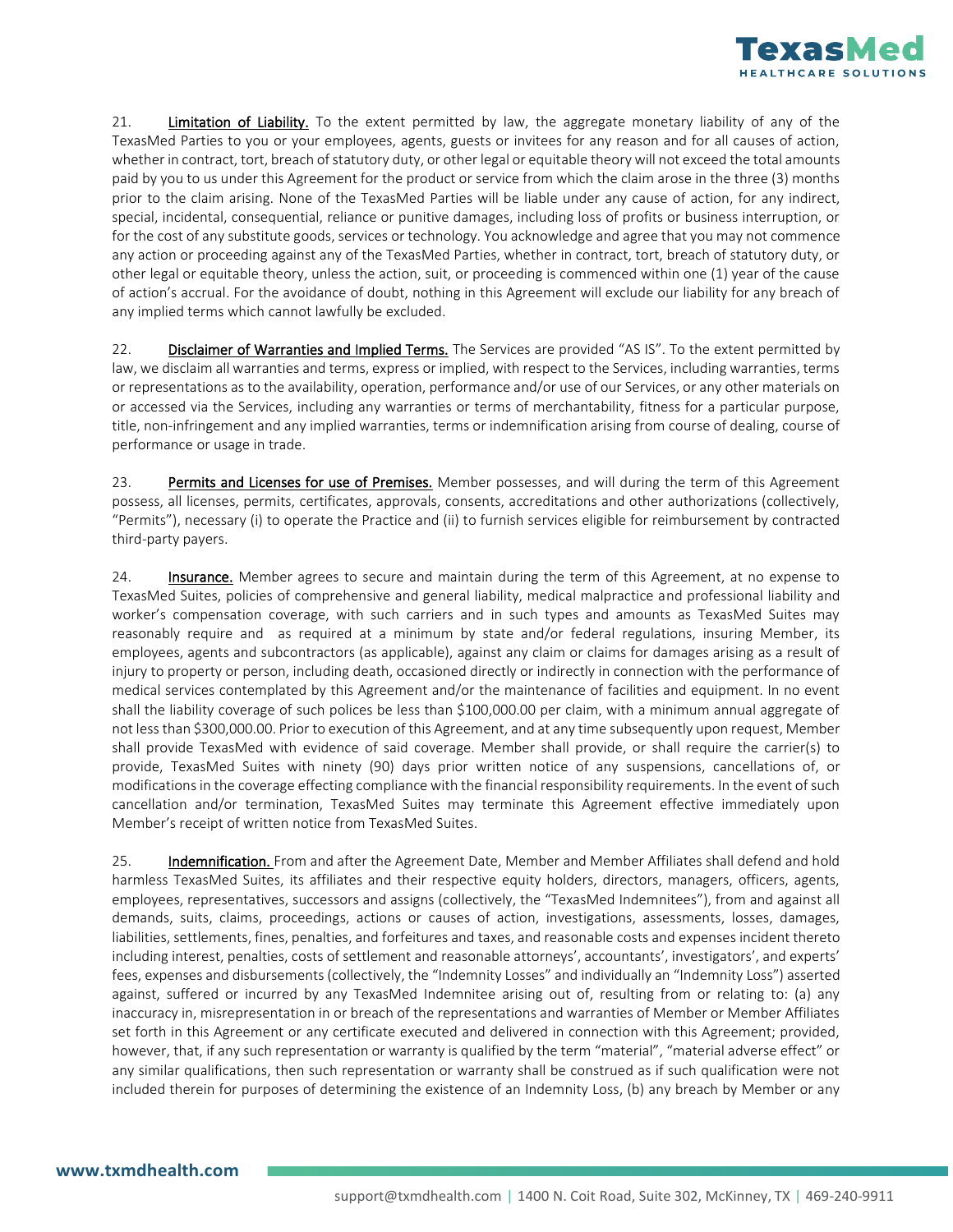

Member Affiliate of or the failure of Member or any Member Affiliate to comply with or perform any of their covenants or obligations contained in this Agreement, and/or (c) the operation of the Practice.

26. No Assignment. You may not transfer or otherwise assign this Agreement or any interest therein, nor may you permit any part of the Premises to be used by others via occupancy agreement, sublicense agreement or otherwise, unless TexasMed, in writing, consent, which consent shall be in our sole and absolute discretion. Such consent, once obtained, shall not be a waiver of this covenant in its future application. TexasMed may assign this Agreement or any interest therein without the prior written consent of Member.

27. Surrender of Space. Upon expiration, revocation, or early termination of this Agreement, you shall restore the Space to the condition existing prior to the Agreement Date, normal wear and tear excepted. If you fail to timely remove all of your property from the Space the same may be deemed abandoned; or, at our option, may be removed by us and stored for a reasonable time, at your expense. Notwithstanding anything herein to the contrary, you shall indemnify us for and hold us harmless from and against any and all damages, including consequential damages, suffered by us arising from your failure to vacate and remove your property from the Space upon the expiration, revocation or early termination of this Agreement. Time is of the essence with respect to your obligations hereunder.

28. Relationship of the Parties. The whole of the Premises remains our property. We are giving you a limited license to use the Premises and in connection therewith we shall provide the Services to you. Notwithstanding anything in this Agreement to the contrary, you and we agree that our relationship is not that of landlord-tenant or lessor-lessee and this Agreement in no way shall be construed as to grant you or any Member any title, easement, lien or related rights in our business, the Premises or anything contained in or on the Premises. This Agreement creates no tenancy interest, leasehold estate, or other real property interest, it being expressly acknowledged and agreed that this Agreement merely grants to company a license to enter upon and use the Premises in accordance with the terms and conditions hereof. The parties hereto shall each be independent contractors in the performance of their obligations under this Agreement, and this Agreement shall not be deemed to create a fiduciary or agency relationship, or partnership or joint venture, for any purpose. Neither party will in any way misrepresent our relationship.

29. No Agreement Regarding Referrals. Nothing in this Agreement may be construed to require either party to refer patients to the other party. No rent or other fee in this Agreement takes into account the volume or value of any referrals or the potential for any referrals. Nothing in this Agreement, whether written or oral, nor any consideration in connection herewith, contemplates or requires the referral of any patient by us to you or by you to us or others. This Agreement is not intended to influence the judgment of any physician or entity in determining what is appropriate for the proper care and treatment of your patients. No physician or entity shall receive any compensation or remuneration for referrals, if any, to either party hereto. You hereby support a patient's right to make treatment decision regarding their care and who provides such care. You understand that you are solely responsible for compliance with any applicable health care laws regarding fraud, waste and abuse, and patient privacy. Further, you are solely responsible for ensuring this Agreement does not conflict with any other Agreement you are currently under, including, but not limited to, third-party payor agreements, governmental payor enrollments, private insurance agreements, or vendor agreements.

30. Notices. Any and all notices under this Agreement will be given via email, and will be effective on the first business day after being sent. All notices will be sent via email to the email addresses specified in this Agreement, except as otherwise provided in this Agreement. Notices to TexasMed Suites shall be sent via email to the following address: support@txmdhealth.com. Either party may designate different parties to receive notices on their behalf by sending notice to the other party.

31. Severability. If any term, provision or condition contained in this Agreement shall, to any extent, be invalid or unenforceable, the remainder of this Agreement, or the application of such term, provision or condition to persons or circumstances other than those with respect to which it is invalid or unenforceable, shall not be affected thereby, and each and every other term, provision and condition of this Agreement shall be valid and enforceable to the fullest extent possible permitted by law.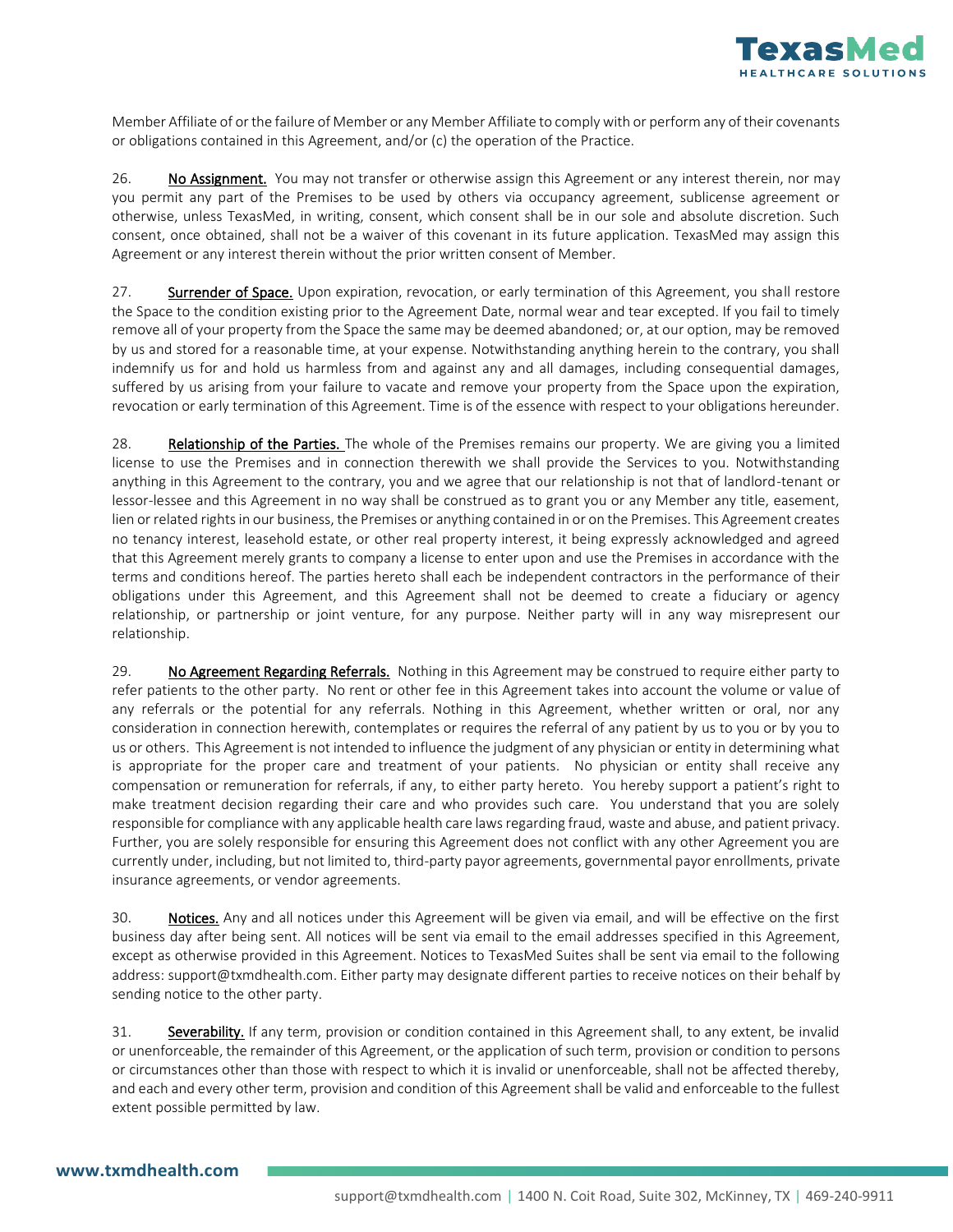

32. Receptionist. When available, TexasMed will have a receptionist on-site between 8:00AM – 5:00PM Monday-Friday to ensure the comfort of you and your patients. Services include greeting your patients upon arrival, providing general information, and keeping the facility clean. Services does not include scheduling, patient forms, contacting insurance companies, or entering in patient data. TexasMed can help you connect with third party companies who provide these services upon request. On the weekends, there may not be a receptionist on-site depending on availability.

33. Changes to the Agreement. Changes to membership and overage fees, will be governed by Section 4 and 5 of this Agreement and changes to the Rules and Regulations will be governed by Section 10 of this Agreement. With respect to other sections of this Agreement, we may from time to time to time add, delete or amend the list of Services with reasonable advance notice to you, provided that such deletions or amendments shall not reduce the Services other than to a de minimis extent.

34. Subordination. This Agreement is subject and subordinate to the Lease and to any supplemental documentation and other agreements to which the Lease is subject to or subordinate. However, the foregoing does not imply any sublease or other similar relationship involving an interest in real property. For purposes of this Agreement, "Lease" means that agreement pursuant to which TexasMed Suites has its leasehold interest(s) in the Premises. This clause shall be self-operative and no further instrument of subordination need be required

35. Headings; Interpretation. The headings in this Agreement are for convenience only and are not to be used to interpret or construe any provision of this Agreement. Any use of "including," "for example" or "such as" in this Agreement shall be read as being followed by "without limitation" where appropriate.

36. Authority. By signing this Agreement, you represent to us that the person signing this Agreement has the proper authority to execute this Agreement on behalf of the respective company in the Membership Form and incur the obligations described in this Agreement on behalf of such company.

37. Waiver. No failure or delay by a party to insist upon the strict performance of any term, condition or covenant of this Agreement, or to exercise any right, power or remedy hereunder shall constitute a waiver of the same or any other term of this Agreement or preclude such party from enforcing or exercising the same or any such other term, conditions, covenant, right, power or remedy at any later time.

38. Choice of Law; Jurisdiction. This Agreement shall be construed in accordance with the laws of the State of Texas without regard to such state's conflicts of laws principles. The parties hereby submit to the exclusive jurisdiction of the Federal courts sitting in Dallas County in the State of Texas or of the state courts of such County and State.

39. Execution, Counterparts and Electronic Signatures. This Agreement may be executed in one or more counterparts, each of which, when taken together, shall constitute one and the same instrument. An electronically transmitted (e.g., a .pdf file) or facsimile of a signature will have the same legal effect as an originally drawn signature.

40. **Entire Agreement**. This Agreement, including the Terms and Conditions, the Terms of Service, the TexasMed Global Privacy Policy, the TexasMed Community Guidelines, the TexasMed Business Associate Agreement and the TexasMed Suites COVID-19 Screening Policy contains the entire agreement of the parties hereto and neither you nor any agent or representative of yours has made or is making, and you, in executing and delivering this Agreement, are not relying upon any warranties, representations, promises or statements whatsoever. No waiver or modification of any provision of this TexasMed Membership Agreement shall be effective unless expressed in writing and signed by all parties hereto or as otherwise permitted herein.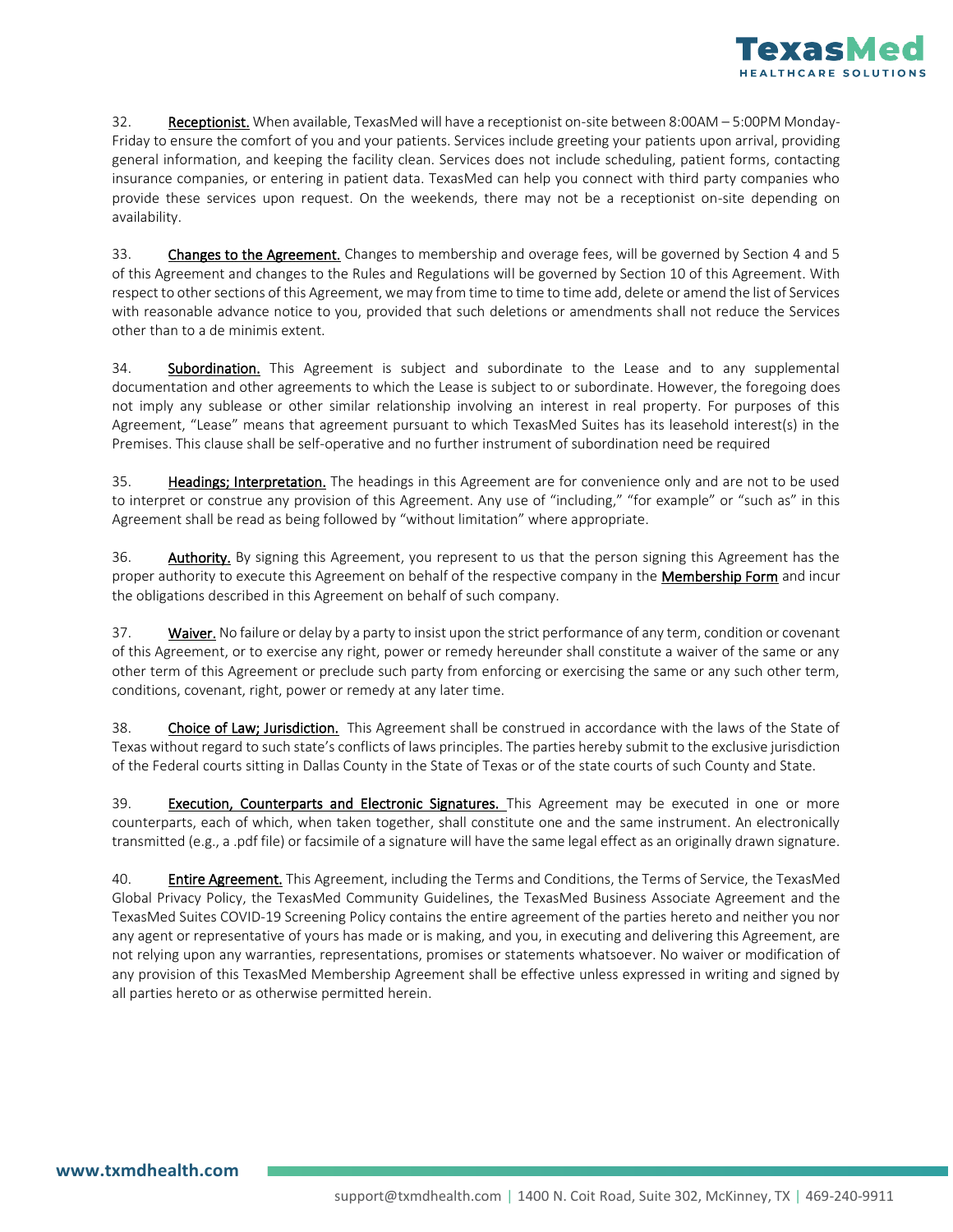

# **TexasMed Community Guidelines**

All terms used in these Community Guidelines shall have the same meaning as terms defined in the Agreement to which these Community Guidelines are attached, unless otherwise specified herein.

- 1. Member shall comply with all laws pertaining to Member's use of Space, including, without limitation, Laws pertaining to the delivery of any item or performance of any service, and Laws pertaining to compliance with any Permits.
- 2. Member shall obtain and maintain in good standing all Permits required for Member's use of the Space, including, without limitation, Permits pertaining to:
	- a. Use, storage and disposal of pharmaceuticals and medical supplies;
	- b. Storage and disposal of biomedical and other hazardous waste.
- 3. Member shall immediately notify TexasMed if Member violates or fails to comply with any Rule in these Community Guidelines.
- 4. Member shall not rely on any action or inaction by TexasMed to fulfill Member's obligation to comply with applicable Laws or Permits.
- 5. Sidewalks, doorways, vestibules, halls, stairways, and other similar areas shall not be obstructed by members or used by any Member for purposes other than ingress and egress to and from their respective space and for going from one to another part of the Premises.
- 6. Plumbing, fixtures and appliances shall be used only for the purposes for which designed, and no sweepings, rubbish, rags or other unsuitable material shall be thrown or deposited therein. Damage resulting to any such fixtures or appliances from misuse by a member or its agents, employees or invitees, shall be paid by such member.
- 7. No signs, advertisements or notices (other than those that are not visible outside Member's Space) shall be painted or affixed on or to any windows or doors or other part of the Premises without the prior written consent of TexasMed.
- 8. TexasMed shall provide all door locks in each member's space and no member shall place any additional door locks in its leased premises without TexasMed's prior written consent. TexasMed shall furnish to each member a reasonable number of keys to such member's space and no member shall make a duplicate thereof.
- 9. Movement in or out of the Premises of furniture or office equipment, or dispatch or receipt by members of any bulky material, merchandise or materials which require use of elevators or stairways, or movement through the Premises entrances or lobby shall be conducted under TexasMed's supervision at such times and in such a manner as TexasMed may reasonably require. Each member assumes all risks of and shall be liable for all damage to articles moved and injury to persons or public engaged or not engaged in such movement, including equipment, property and personnel of TexasMed if damaged or injured as a result of acts in connection with carrying out this service for such member.
- 10. TexasMed may prescribe weight limitations and determine the locations for safes and other heavy equipment or items, which shall in all cases be placed in the Premises so as to distribute weight in a manner acceptable to TexasMed which may include the use of such supporting devices as TexasMed may require. All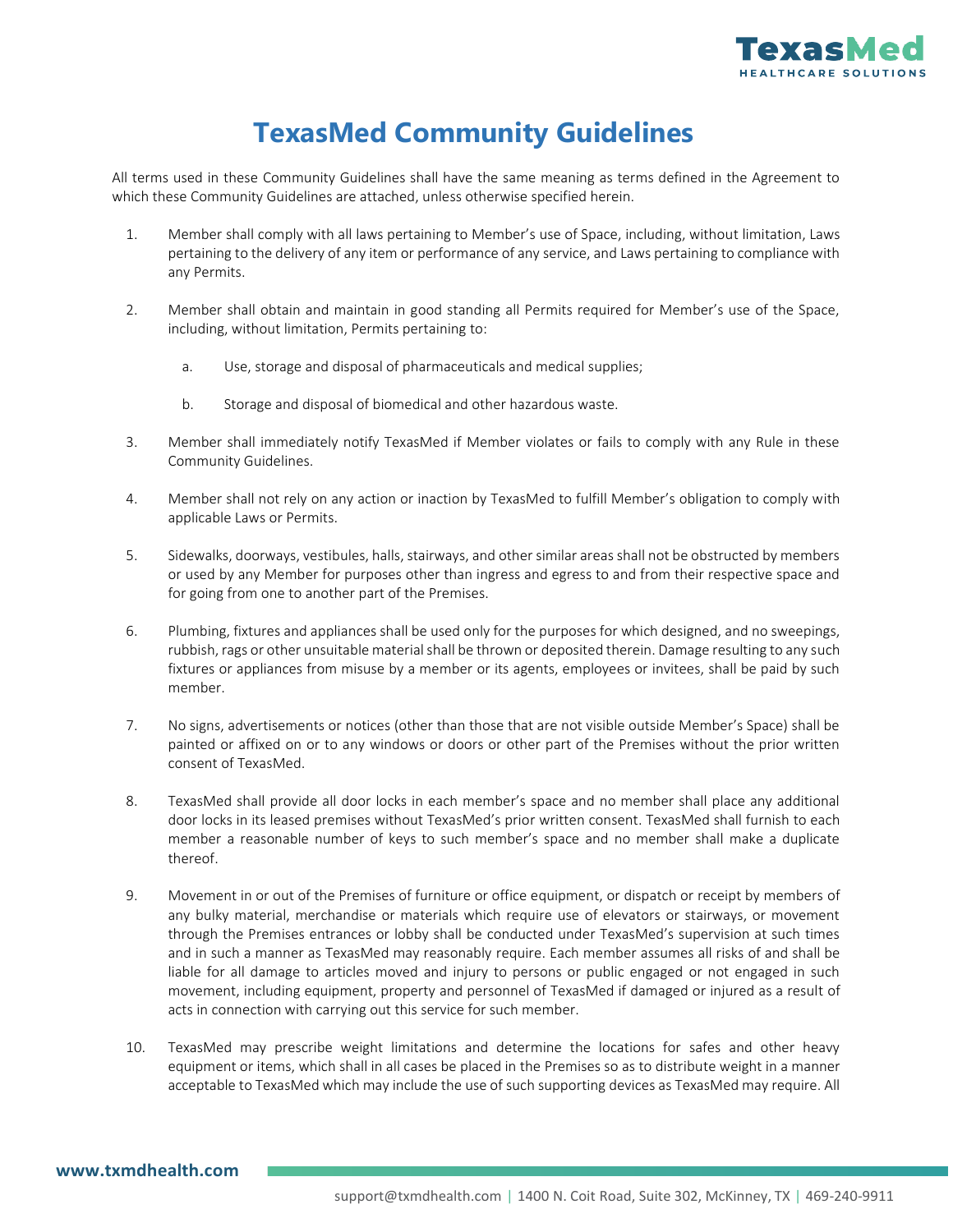

damages to the Premises caused by the installation or removal of any property of a member, or done by a member's property while in the Premises, shall be repaired at the expense of such member.

- 11. Corridor doors, when not in use, shall be kept closed. Nothing shall be swept or thrown into the corridors, halls, elevator shafts or stairways. No birds or animals (other than ADA compliant service animals) shall be brought into or kept in, on or about any member's space. No portion of any member's space shall at any time be used or occupied as sleeping or lodging quarters.
- 12. Member shall not make or permit any vibration or improper, objectionable or unpleasant noises or odors in the Premises or otherwise interfere in any way with other members or persons having business with them.
- 13. No machinery of any kind (other than normal office equipment) shall be operated by any member on its space without TexasMed's prior written consent, nor shall any member use or keep in the Premises any flammable or explosive fluid or substance (other than typical office supplies [e.g., photocopier toner] used in compliance with all Laws).
- 14. TexasMed will not be responsible for lost or stolen personal property, money or jewelry from Member's Space or public or common areas regardless of whether such loss occurs when the area is locked against entry or not.
- 15. No vending or dispensing machines of any kind may be maintained in any member's space without the prior written permission of TexasMed, other than those used for Member's employees.
- 16. Member shall not conduct any activity on or about the Premises which will draw pickets, demonstrators, or the like.
- 17. No member may enter into phone rooms, electrical rooms, mechanical rooms, or other service areas of the Premises unless accompanied by TexasMed or the Premises manager.
- 18. Member shall not permit its employees, invitees or guests to smoke in the Premises or the lobbies, passages, corridors, elevators, vending rooms, rest rooms, stairways or any other area shared in common with other members in the Premises. Nor shall Member permit its employees, invitees, or guests to loiter at the Premises entrances for the purposes of smoking.
- 19. Canvassing, soliciting or peddling in or about the Premises is prohibited and Member shall cooperate to prevent same.
- 20. The Premises shall not be used for any use that is disreputable or may draw protests.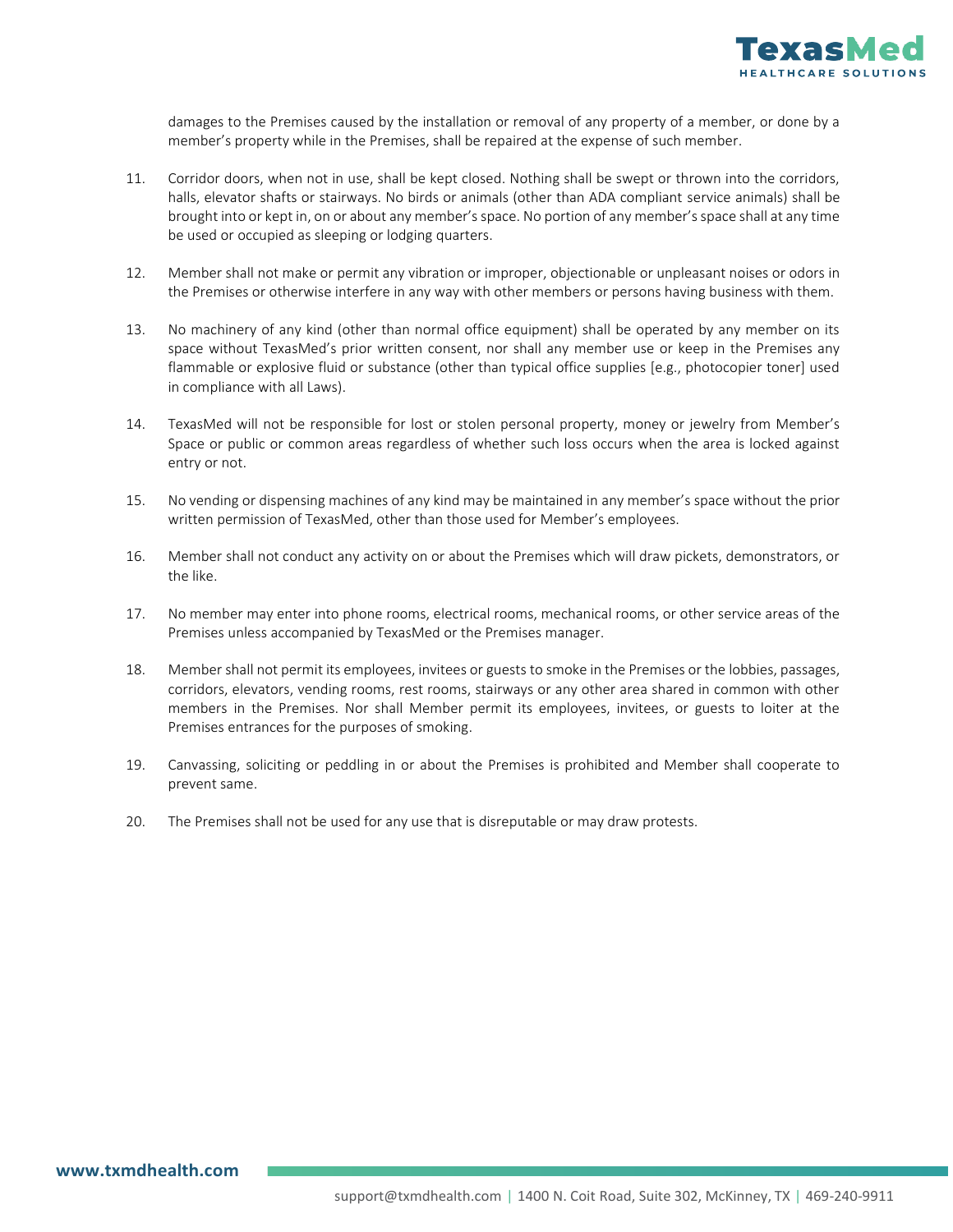

# **TexasMed Global Privacy Policy**

#### **INTRODUCTION**

TexasMed (referred to herein as "we," "us," and "our") is committed to protecting the privacy and security of the personal information we receive and collect from you. We also believe in transparency, and we are committed to informing you about how we treat your personal information.

This Website Privacy Policy (the "Policy"), together with our Terms of Service posted on the website, apply to our online interfaces and properties (e.g. websites and mobile applications) owned and controlled by TexasMed including, but not limited to, the https://www.*txmdhealth.com* website (the "Site"). This Policy describes the ways in which we use and share (1) personal information that users, visitors, and customers ("you" or "your") provide to us when using the Site, and (2) certain information about you that is automatically collected when you access or use the Site. This Policy also describes certain rights and options that you may have with regard to your personal information.

This Policy does not apply to (1) information collected by us offline, or (2) information collected through any third party (including our affiliates and subsidiaries) and any third party application, website, or content (including advertising) that may link to or be accessible from or on the Site.

PLEASE READ THIS POLICY CAREFULLY TO UNDERSTAND HOW WE TREAT YOUR PERSONAL INFORMATION. IF YOU DO NOT AGREE WITH THE TERMS AND CONDITIONS OF THIS POLICY, YOU SHOULD NOT ACCESS OR USE THE WEBSITE.

BY USING, ACCESSING, VISITING, OR REGISTERING WITH THE SITE, OR BY SUBMITTING YOUR INFORMATION THROUGH IT, YOU CONSENT TO THIS POLICY AND TO OUR COLLECTION AND SHARING OF YOUR INFORMATION IN ACCORDANCE WITH THE TERMS OF THIS POLICY.

#### WHAT INFORMATION DO WE COLLECT?

We may collect and process the following personal information from you for the purposes set forth below:

| Category             | <b>Types of Data and Purpose</b>                                                   |
|----------------------|------------------------------------------------------------------------------------|
| Contact Information  | When you visit the Site, request our services, or purchase products from us we     |
|                      | may ask you for your name, address, telephone number, email address, or other      |
|                      | contact details in order to respond to your request or inquiry.                    |
| User Account         | In order to access and use certain features of the Site, you must first complete a |
| Information          | registration. When you create an account or register with us, we collect your      |
|                      | contact information, other identity information (e.g., age, date of birth), other  |
|                      | demographic information (location), username and password, and other               |
|                      | registration information, including payment information. You may update your       |
|                      | account information by editing the information associated with your account.       |
| Location Information | When you use the Site, we may collect information about your use of the Site,      |
|                      | including your interaction with advertising and analytics services on the Site, in |
|                      | order to (a) serve you the content and functionality you request, and (b) maintain |
|                      | the privacy and security of the Site and services. Location information collected  |
|                      | may include your Internet Protocol (IP) address or unique device identifier.       |
| Cookies and Similar  | Please see the Cookies and Similar Technologies section of this Policy below. If   |
| Technologies         | you choose to disable cookies and similar technologies, some areas and features    |
|                      | of the Site may not work properly.                                                 |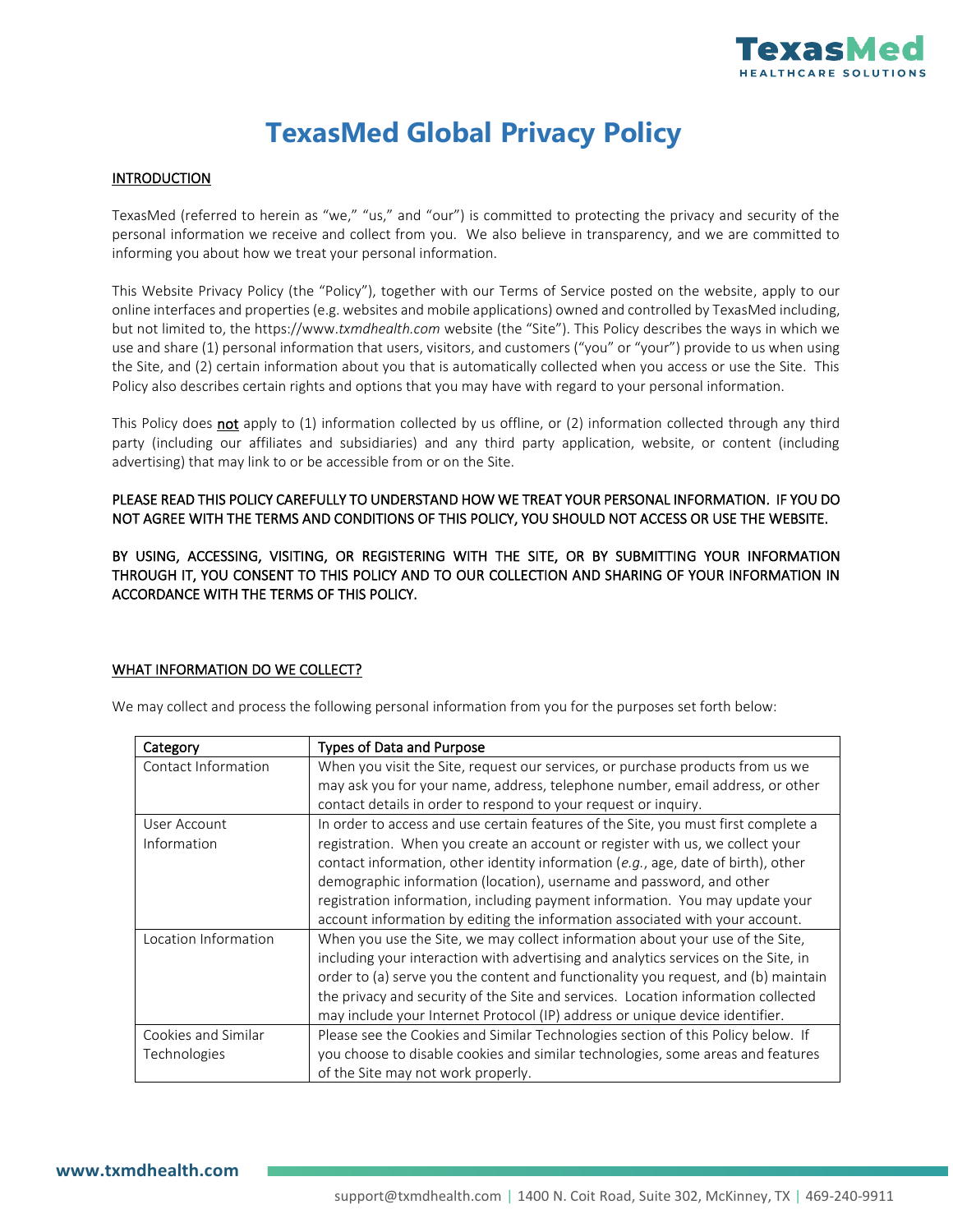

| Automated Information                | When you visit our Site, we automatically collect information from your browser<br>or your mobile device, which includes the date and time of your visit, your<br>Internet Protocol (IP) address or unique device identifier, domain server, your<br>browser type, cookies and data about which pages you visit in order to allow us to<br>operate and provide the Site and our services. This information is used to<br>understand how you interact with the Site and to provide you with advertising<br>and a more personalized experience. To learn more about our collection of<br>technical data, please see the Cookies and Similar Technologies section of this<br>Policy below. |
|--------------------------------------|-----------------------------------------------------------------------------------------------------------------------------------------------------------------------------------------------------------------------------------------------------------------------------------------------------------------------------------------------------------------------------------------------------------------------------------------------------------------------------------------------------------------------------------------------------------------------------------------------------------------------------------------------------------------------------------------|
| Email Interconnectivity              | If you receive email communications from us, we may use certain tools to capture<br>data related to if/when you open our message and if/when you click on any links<br>or banners it contains. Other information collected through this email tracking<br>feature includes: your email address, the date and time of your "click" on the<br>email, a message number, the name of the list from which the message was sent,<br>a tracking URL number, and a destination page. We use this information to<br>enhance our marketing efforts. We do not sell or distribute this information to<br>third parties.                                                                            |
| Feedback / Support /<br>Inquiries    | If you provide us with feedback or contact us for support or to ask us questions,<br>we will collect your name, address, telephone number, email address, and other<br>information needed to respond to your feedback, or request for support, or to<br>answer your question.                                                                                                                                                                                                                                                                                                                                                                                                           |
| Mailing List                         | When you sign up to be a Member, we will include you on the TexasMed mailing<br>list. You may request removal from our mailing list(s) and we will remove you<br>from the mailing list(s) within five days of our receipt of your request.                                                                                                                                                                                                                                                                                                                                                                                                                                              |
| Your Communications                  | When you communicate with us, we may retain your communications in order to<br>process and respond to them, as well as to improve our services. We may use<br>your email address to communicate with you about our services or send you<br>periodic emails. If at any time you would like to unsubscribe from receiving<br>future emails, you may unsubscribe at the bottom of each email.                                                                                                                                                                                                                                                                                              |
| Financial and Payment<br>Information | If you choose to purchase goods or services from us, we may collect your name,<br>address, telephone number, bank account number, bank routing information, and<br>other data necessary to process payments, including credit card numbers,<br>security codes, expiration dates, and other related billing information. By<br>submitting your payment card information, you expressly consent to the sharing<br>of your information with third-party payment processers and other third-party<br>services (including but not limited to vendors who provide fraud detection<br>services to us and other third parties).                                                                 |
| Third Party Information              | In addition to the information that we collect from you directly, we may also<br>receive information about you from other sources, including third parties,<br>business partners, our affiliates, or publicly-available sources.                                                                                                                                                                                                                                                                                                                                                                                                                                                        |

#### COOKIES AND SIMILAR TECHNOLOGIES

A "cookie" is a small file created by a web server that can be stored on a user's device for use either during a particular browsing session (a "session" cookie) or a future browsing session (a "persistent" cookie). This file may include information about your internet protocol (IP) addresses, browser type, internet service provider (ISP), URLs of any referring or exited webpages, operating system, and/or date and time stamps.

We may use cookies to enable certain website functions, develop web browsing analytics, store and track your preferences, and enable the delivery of advertising and marketing, when applicable. For example, we may track the number of "hits" or visits to the Site, the most popular times of day and sections visited, and the range of devices and browsers most commonly used to view the Site.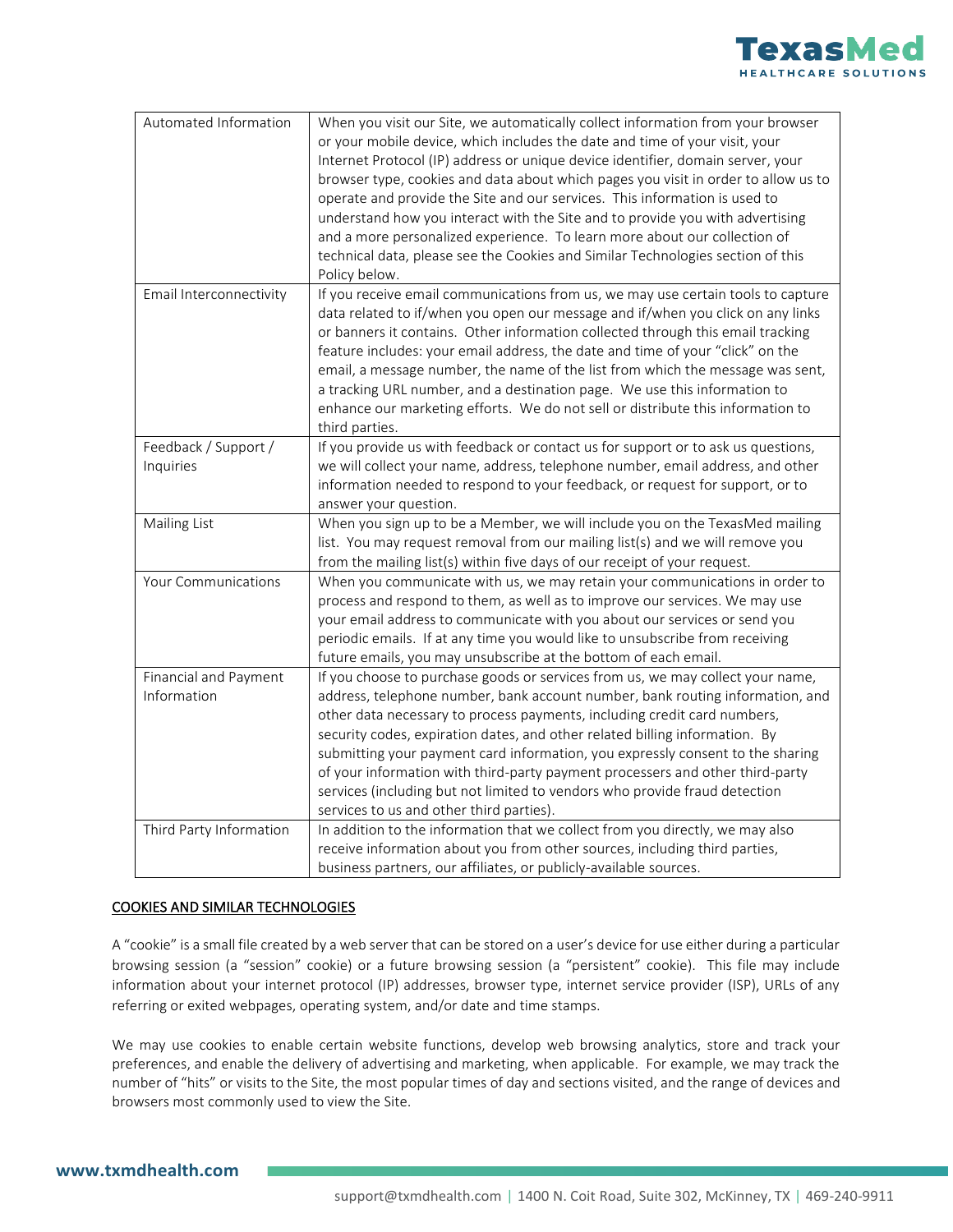

#### First-Party Cookies

First-party cookies are set by the website you are visiting, and they can only be read by that site. Certain features of our Site may use session, permanent, and flash cookies.

"Session" cookies are temporarily stored on your hard drive and only last until they expire at the end of your browsing session or after a set time period. "Permanent" cookies remain stored on a user's hard drive until they expire or are deleted by a user. Local stored objects (or "flash" cookies) are used to collect and store information about your preferences and navigation to, from, and on a website. Flash cookies are not managed by the same browser settings as browser cookies. To learn how you can manage your Flash cookie settings, visit the Flash player settings page on Adobe's website at:<https://www.macromedia.com/support/documentation/en/flashplayer/help/help09.html>

#### Third Party Cookies

You also may encounter third party cookies on the Site. Third Party Cookies are cookies that are stored on your web browser by a party other than us and may gather browsing activity (such as information you have entered or choices you have made) across numerous websites that you visit and across numerous browsing sessions. These cookies also help us to improve how the Site and services function and perform, to customize your interaction with the Site, and to provide more relevant messaging and marketing communications to you. We may be currently using third party cookies to track and analyze usage. If you wish to delete Third Party Cookies, you should adjust your browser settings as described in the "CHOICES ABOUT HOW WE USE AND DISCLOSE YOUR INFORMATION" section of this Policy.

We may use a Twitter Tweet widget (Twitter Button and Twitter Syndication) at the Site. As a result, our website makes requests to Twitter's servers for you to be able to tweet our webpages using your Twitter account. These requests may make your IP address, browser type, operating system, hardware type, internet service provider, pages visited, location, your mobile carrier, and device information (including device and application IDs) visible to Twitter, who may use it in accordance with their data privacy policy[: https://twitter.com/en/privacy#update.](https://twitter.com/en/privacy#update)

The Site may also use features provided by YouTube. As a result, when you visit a page with content embedded from or linked to YouTube, you are presented with cookies from YouTube. To view YouTube's privacy policy, visit https://policies.google.com/privacy?hl=en.

The Site may use the ShareThis and/or AddThis social media cookies to allow you to share content from our Websites across your social networks such as Facebook, LinkedIn, Twitter and others. If you browse the internet while signed into a social network, that network may have the ability to collect information about the websites you are visiting, including ours. To view ShareThis' privacy policy, visit<https://www.sharethis.com/privacy/>. To view Addthis' privacy policy, visi[t http://www.addthis.com/privacy/privacy-policy.](http://www.addthis.com/privacy/privacy-policy)

We feature Facebook Connect, which gives you the option to post information about your activities to your profile page to share with others within your network by using a single sign-in service to authenticate your identity. You may learn more about Facebook Connect by visiting [https://www.facebook.com/policy.php,](https://www.facebook.com/policy.php) where you can also find instructions for opting out of receiving advertisements.]

We may use LinkedIn Widgets on the Site to allow you to share content from our Site on your LinkedIn account. LinkedIn's privacy policy is available at <https://www.linkedin.com/legal/privacy-policy.>

We may use other third party cookies in addition to those expressly listed above. If you would like more detailed information about first party and third party cookies in use on or related to this Site, please contact us.

#### What similar technologies are in use and why do we use them?

**[www.txmdhealth.com](http://www.txmdhealth.com/)**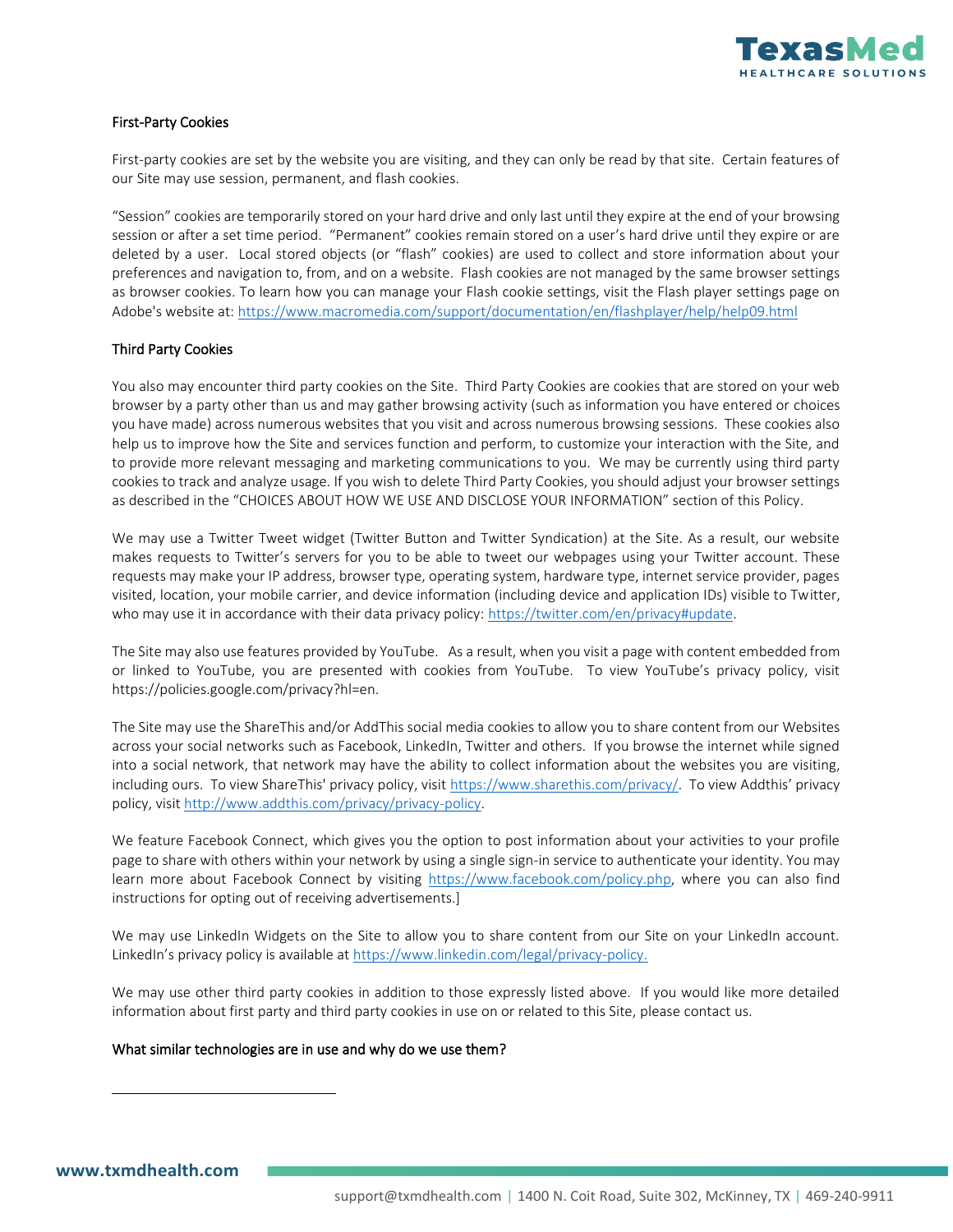

Like most websites, as you navigate through and interact with the Site, we may passively collect information about your browsing activities using cookies and other automatic data collection technologies, such as Internet tags, web beacons (clear gifs., pixel tags, and single-pixel gifs), and navigational data collection (log files, server logs, etc.) in order to improve website functionality and analytics.

- Web beacons: These are tiny graphics (sometimes called "clear GIFs" or "web pixels") with unique identifiers that are used to understand browsing activity. In contrast to cookies, which are stored on a user's computer hard drive, web beacons are rendered invisible on web pages when you open a page.
- Social Widgets: These are buttons or icons provided by third-party social media providers that allow you to interact with social media services when you view a web page or mobile app screen. These social widgets may collect browsing data, which may be received by the third party that provided the widget and are controlled by third parties.
- UTM Codes: These are strings that can appear in a URL (the "Uniform Resource Locator," which is typically the http or https address entered to go to a web page) when a user moves from one web page or website to another, where the string can represent information about browsing, such as which advertisement, page, or publisher sent the user to the receiving website.

The aggregate data collected by these passive technologies typically does not target any personally identifying information, but personal information we store about you may be linked to information stored in and obtained from cookies in order to improve our marketing, analytics, or website functionality.

#### Google Analytics and Similar Technologies

We may use Google Analytics and similar technologies to collect and process statistical data about the number of people using the Site and to better understand how they find and use our webpages. This does not necessarily include personally identifiable information. Any data collected is used in accordance with our Policy and Google's privacy policy. You may learn more about Google Analytics and the performance and ad tracking cookies used by Google by visiting<https://www.google.com/policies/privacy/partners/> or

<https://policies.google.com/technologies/ads?hl=en> as well as Google's restrictions on data use by visiting the Google Privacy Policy at: [https://www.google.com/policies/privacy.](https://www.google.com/policies/privacy) To opt-out of Google Analytics, visit <https://tools.google.com/dlpage/gaoptout>and install the opt-out browser add-on feature. For more details, visit the "Google Analytics opt-out browser add-on" page (located at

[https://support.google.com/analytics/answer/181881?hl=en\)](https://support.google.com/analytics/answer/181881?hl=en). Google Analytics has certified compliance with the EU-US Privacy Shield Framework set forth by the U.S. Department of Commerce.

#### Other Third Party Technologies

Some third parties may use automated data collection technologies to collect information about you when you when you browse the Internet. The information they collect about your online browsing activities over time and across different websites and other online services may be associated with your personal information and used to provide you with targeted content. We do not control these third parties' technologies or how they may be used. If you have any questions about targeted content, you should contact the responsible party directly or consult their privacy policies.

#### Choices About Cookies

We provide you with choices regarding the personal information you provide to us, and we have created ways to give you control over our use of your information. Most web browsers are set by default to accept cookies. If you do not wish to receive cookies, you may set your browser to refuse all or some types of cookies or to alert you when cookies are being sent by website tracking technologies and advertising. Note that, if you decline the use of cookies, you may not have access to the full benefits of the Site.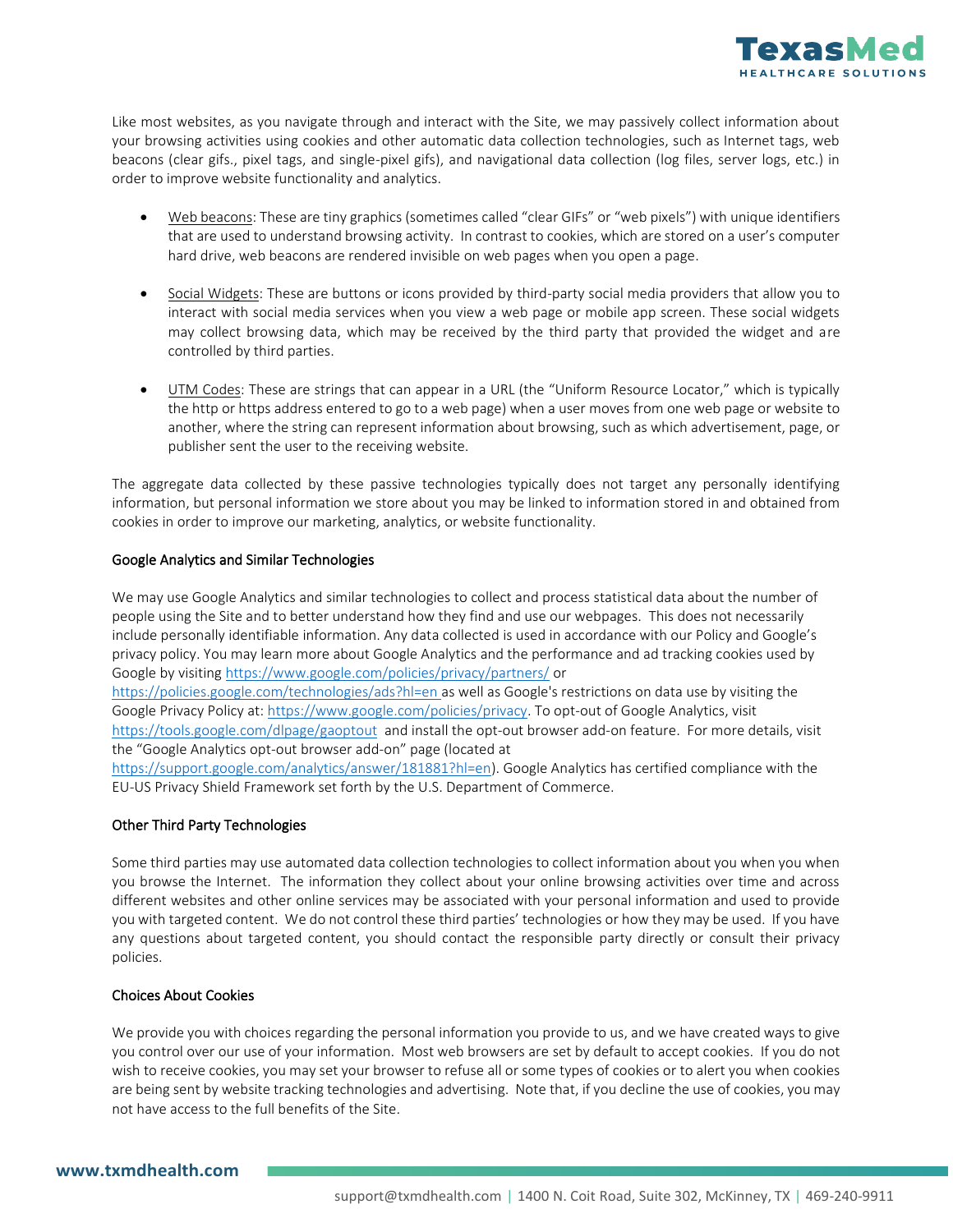

#### HOW WE USE YOUR INFORMATION

We collect and use the types of personal information listed above in an effort to improve your experience on the Site, to provide services to you, and to communicate with you about the information you have requested. We may also use personal information to help us develop and improve the Site and our services. Additionally, we may use your personal information in the following ways:

- To provide you with the products or services you have requested and to manage our relationship with you, including administering your account, processing payments, accounting, auditing, billing and collection and taking other steps necessary to the performance of our business relationship with you;
- To present and improve the Site's content and functionality;
- To personalize your experience (your information helps us to better respond to your individual needs);
- To improve customer service (your information helps us to more effectively respond to your customer service requests and support needs);
- To respond to your inquiries;
- To determine user interests, needs, and preferences;
- To provide notice of changes to the Site or the services and products we offer or provide through it;
- To deliver services and products to you and honor our Terms of Use listed on the website with you;
- To conduct research and analysis;
- To develop new products and services;
- To manage and maintain the security of the Site and our services;
- To administer a contest, promotion, survey or other site feature (we may periodically run a contest, sweepstakes, or survey relating to the Site. When we run a contest or sweepstakes relating to the Site, it will be accompanied by a set of rules. The rules for each contest/sweepstakes will specify how the information gathered from you for entry will be used and disclosed);
- To market our services and products to you but only if you have given us permission to do so;
- To send periodic emails or text messages including information and updates pertaining to your order. We will also use your contact information to respond to your requests or inquiries.

#### SHARING AND DISCLOSING OF YOUR PERSONAL INFORMATION

We may share your information in the following contexts:

| Category                      | <b>Disclosure Contexts</b>                                                         |
|-------------------------------|------------------------------------------------------------------------------------|
| Subsidiaries and Acquisitions | We may share your personal information with our corporate subsidiaries and         |
|                               | affiliates and with their respective officers, directors, employees, accountants,  |
|                               | attorneys and agents. In addition, we may disclose your personal information in    |
|                               | the event of a merger, divestiture, restructuring, reorganization, dissolution, or |
|                               | other sale or transfer of some or all of our company assets, whether as a going    |
|                               | concern or as part of bankruptcy, liquidation, or similar proceeding, in which     |
|                               | personal information held by us about the Site's users is among the assets         |
|                               | transferred. For example, if another company acquires us, we will share your       |
|                               | personal information with that company.                                            |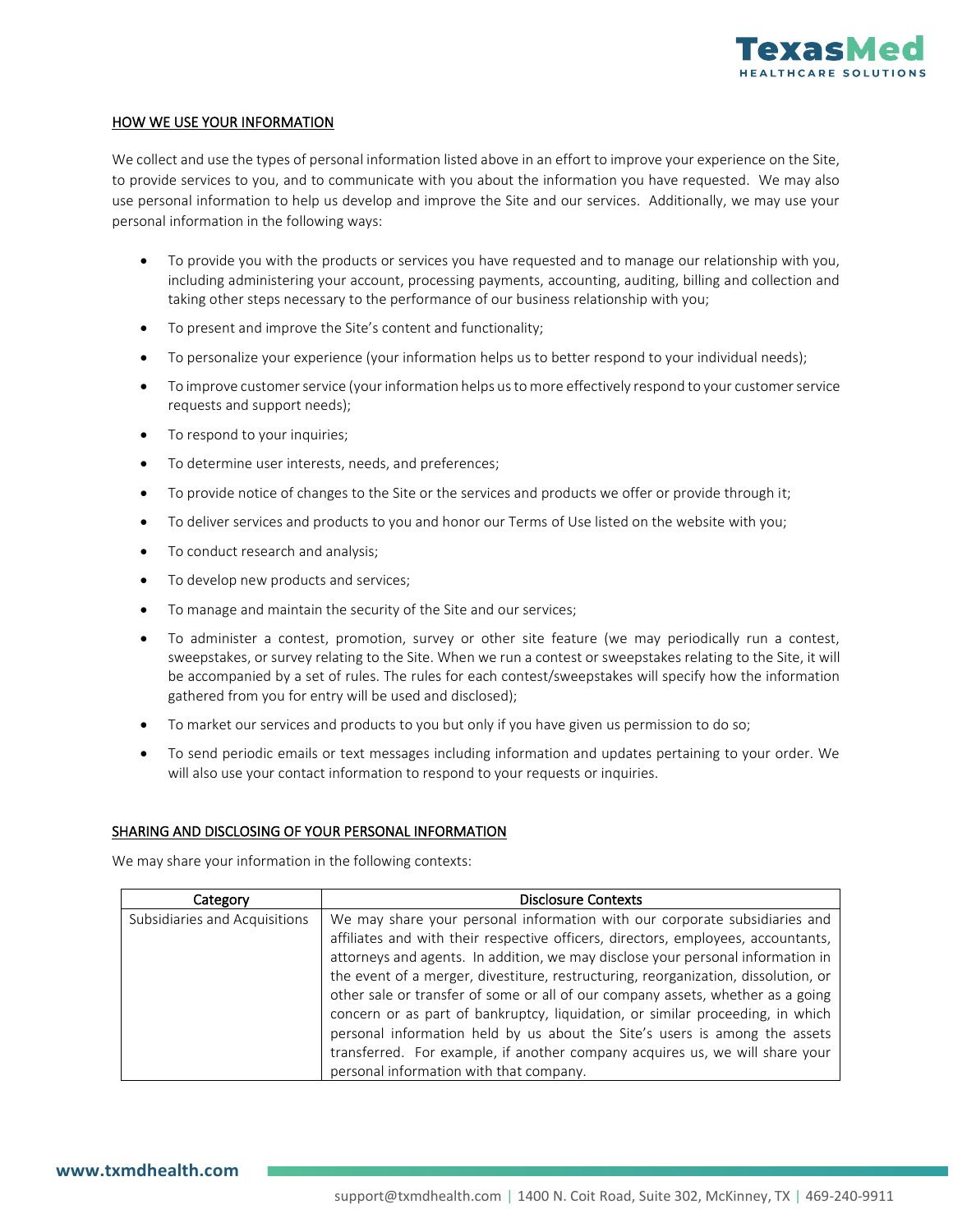

| Disclosures With or Without<br>Your Consent | We may disclose your personal information in response to subpoenas, warrants,<br>court orders or other legal process, or to comply with relevant laws. We may also<br>share your personal information in order to establish or exercise our legal rights,<br>to defend against a legal claim, to investigate, prevent, or take action regarding<br>possible illegal activities, suspected fraud, safety of person or property or a<br>violation of our Terms of Service.                                                                                                                                               |
|---------------------------------------------|------------------------------------------------------------------------------------------------------------------------------------------------------------------------------------------------------------------------------------------------------------------------------------------------------------------------------------------------------------------------------------------------------------------------------------------------------------------------------------------------------------------------------------------------------------------------------------------------------------------------|
| Public                                      | Some areas of our Websites may offer forums or provide the opportunity for<br>users to post comments or reviews in a public forum. Please remember that any<br>information that is disclosed in these areas becomes public information, and you<br>should exercise caution when deciding to disclose your personal information.<br>If you decide to submit your personal information in these areas, you do so at<br>your own risk and acknowledge that the information will be publically-available.<br>The information you submit, including personal information will be stored as User<br>Information and Support. |
| Service Providers                           | We may share your personal information with our service providers that need<br>access to your information to provide operational or other support services on<br>our behalf. Among other things, service providers may help us to administer the<br>Website, support our provision of services requested by you; provide technical<br>support; send marketing, promotions and communications to you about our<br>services; provide payment processing; and assist with other legitimate purposes<br>permitted by law.                                                                                                  |
| Aggregated Data                             | We may disclose aggregated information about our users, and information that<br>does not identify any specific individual, such as groupings of demographic data<br>and customer preferences, for new product and marketing development.                                                                                                                                                                                                                                                                                                                                                                               |

#### HOW LONG DO WE STORE YOUR PERSONAL INFORMATION?

We will retain your personal information as needed to fulfill the purposes for which it was collected. We will retain and use your personal information as long as necessary to comply with our business requirements and legal obligations, to resolve disputes, to protect our assets, to provide our services, and to enforce our agreements.

When we, in our sole discretion, believe we no longer have a purpose to retain your personal information, we will securely destroy your personal information in accordance with applicable law and our policies. We take reasonable steps to delete the personal information we collect if you ask us to delete your information, unless we determine that doing so would violate our existing, legitimate legal, regulatory, dispute resolution, contractual, or similar obligations. To the extent permitted by law, we may retain and use anonymous and aggregated information for performance reporting, benchmarking, and analytic purposes and for product and service improvement.

#### HOW DO WE PROTECT YOUR INFORMATION?

We have put in place reasonable and appropriate security measures to protect the personal information that you share with us from being accidentally lost, used, altered, or disclosed or accessed in an unauthorized manner. From time to time, we review our security procedures to consider appropriate new technology and methods.

While our security measures seek to protect your personal information in our possession, no security system is perfect, and no data transmission over the Internet can be guaranteed to be 100% secure. As a result, while we strive to protect your personal information, we cannot guarantee or warrant the security of any information you transmit to or from our Site, and you do so at your own risk. We cannot promise that your personal information will remain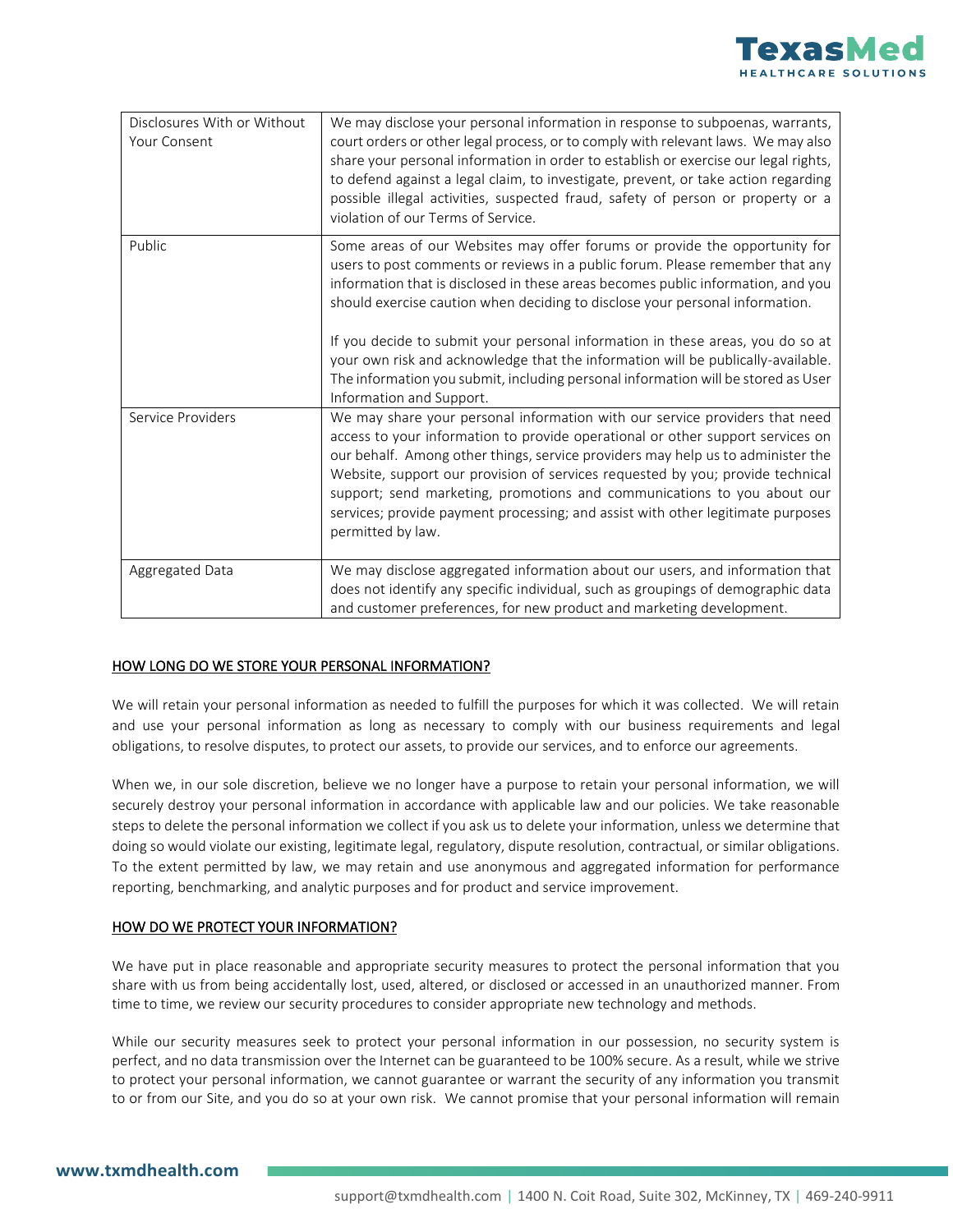

absolutely secure in all circumstances. We are not responsible for circumvention of any privacy settings or security measures we provide.

The safety and security of your personal information also depends on you. Where you use a password for access to restricted parts of the Site, you are responsible for keeping the password confidential. Do not share your password with anyone.

#### RIGHTS AND CHOICES ABOUT HOW WE USE AND DISCLOSE YOUR INFORMATION

Please use the Contact Us details at the end of this Policy to exercise your rights and choices under this Policy. If you would like to manage, change, limit, or delete your personal information or if you no longer want to receive any email, postal mail, or telephone contact from us or our affiliates in the future, such requests may be submitted via the Contact Us details at the end of this Policy.

Email Opt-Out. If you no longer wish to receive communications from us via email, you may opt-out by contacting us and providing your full name, mailing address, phone number, and email address so that we may identify you in the opt-out process. Once we receive your instruction, we will promptly take corrective action.

Cookies. As discussed above, you can set your browser to refuse all or some browser cookies, or to alert you when cookies are being sent. If you disable or refuse cookies, please note that some parts of the Site may then be inaccessible or not function properly.

Disclosure of Your Information for Third-Party Advertising. We do not share your personal information with unaffiliated third parties for promotional purposes.

Updating Your Personal Information. If any of the personal information you have provided to us changes, please let us know. For instance, if your email address changes, you may wish to cancel any request you have made of us; or, if you become aware of inaccurate personal information about you, you may use the "Contact Us" details provided at the end of this Policy to update your information. We are not responsible for any losses arising from any inaccurate, inauthentic, deficient or incomplete personal data that you provide to us.

Right of Access. If required by law, upon request, we will grant reasonable access to the personal information that we hold about you.

Right to Object. In certain circumstances, if permitted under applicable law, you have the right to object to processing of your personal information and to ask us to erase or restrict our use of your personal information. If you would like us to stop using your personal information, please contact us, and we will let you know if are able to agree to your request.

Right to Erasure and Deletion of Your Personal Information. You may have a legal right to request that we delete your personal information when it is no longer necessary for the purposes for which it was collected, or when, among other things, your personal information has been unlawfully processed. All deletion requests should be sent to the address noted in the Contact Us section of this Policy. If you would like us to delete your personal information, please contact us, and we will let you know if are able to agree to your request.

We may decide to delete your personal information if we believe it is incomplete, inaccurate, or that our continued storage of your personal information is contrary to our legal obligations or business objectives. When we delete personal information, it will be removed from our active servers and databases and the Site; but, it may remain in our archives when it is not practical or possible to delete it. We may also retain your personal information as needed to comply with our legal obligations, resolve disputes, or enforce any agreements.

Right to Withdraw Consent. If you have provided your consent to the collection, processing, and transfer of your personal information, you may have the right to fully or partially withdraw your consent. To withdraw your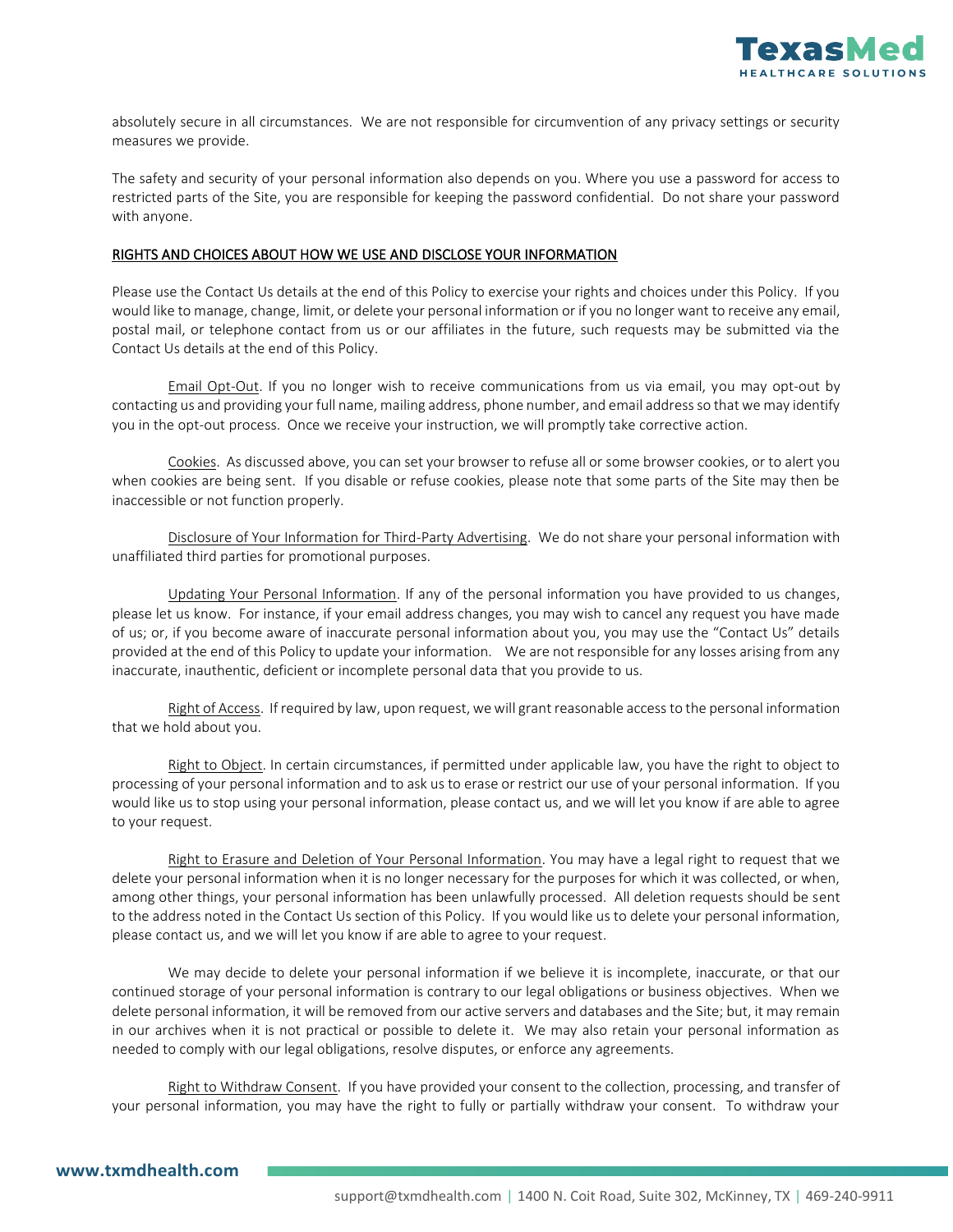

consent, please notify us using the information in the Contact Us section of this Policy. Once we have received notice that you have withdrawn your consent, in whole or in part, we will no longer process your information for the purpose(s) to which you originally consented and have since withdrawn unless there are compelling legitimate grounds for further processing that override your interests, rights and freedoms or for the establishment, exercise or defense of legal claims. Withdrawal of consent to receive marketing communications will not affect the processing of personal information for the provision of our services.

Online Tracking. We do not currently recognize browser settings or signals of tracking preferences, which may include "Do Not Track" instructions. "Do Not Track" is a web browser setting that seeks to disable the tracking of individual users' browsing activities. We adhere to the standards set out in this Policy and do not currently respond to "Do Not Track" signals on the Site or on third-party websites or online services where we may collect information.

#### THIRD PARTY SITES

This Policy is applicable only to the Site, and it does not apply to any third party websites.

The Site may contain links to, and media and other content from, third-party websites. These links are to external websites and third parties with which we have no relationship. Because of the dynamic media capabilities of the Site, it may not be clear to you which links are to the Site and which are to external, third party websites. If you click on an embedded third-party link, you will be redirected away from the Site to the external third-party website. You can check the URL to confirm that you have left this Site.

We cannot and do not (i) guarantee the adequacy of the privacy and security practices employed by or the content and media provided by any third parties or their websites, (ii) control third parties' independent collection or use or your personal information, or (iii) endorse any third party information, products, services or websites that may be reached through embedded links on this Site.

Any personal information provided by you or automatically collected from you by a third party will be governed by that party's privacy policy and terms of use. If you are unsure whether a website is controlled, affiliated, or managed by us, you should review the privacy policy and practices applicable to each linked website.

#### CHILDREN'S ONLINE PRIVACY PROTECTION ACT COMPLIANCE

We are committed to protecting the privacy of children. The Children's Online Privacy Protection Act ("COPPA"), as well as other data privacy regulations, restrict the collection, use, or disclosure of personal information from and about children on the Internet. Our Site, products, and services are not directed to children under the age of 18, nor is information knowingly collected from children under the age of 18. No one under the age of 18 may access, browse, or use the Site or provide any information to or on the Site. If you are under 18, please do not use or provide any information on the Site (including, for example, your name, telephone number, email address, and username). If we learn that we have collected or received personal information from a child under the age of 18 without a parent's or legal guardian's consent, we will take steps to stop collecting that information and delete it. If you believe we might have any information from or about a child under the age of 18, please contact us using the contact information provided below.

For more information about COPPA, please visit the Federal Trade Commission's website at: https://www.ftc.gov/enforcement/rules/rulemaking-regulatory-reform-proceedings/childrens-online-privacyprotection-rule.

#### UPDATES AND CHANGES TO THIS POLICY

We reserve the right, at any time and without notice, to add to, change, update, or modify this Privacy Policy to reflect any changes to the way in which we treat your personal information or in response to changes in law. Should this Policy change, we will post all changes we make to this Policy on this page. Any such changes, updates or modifications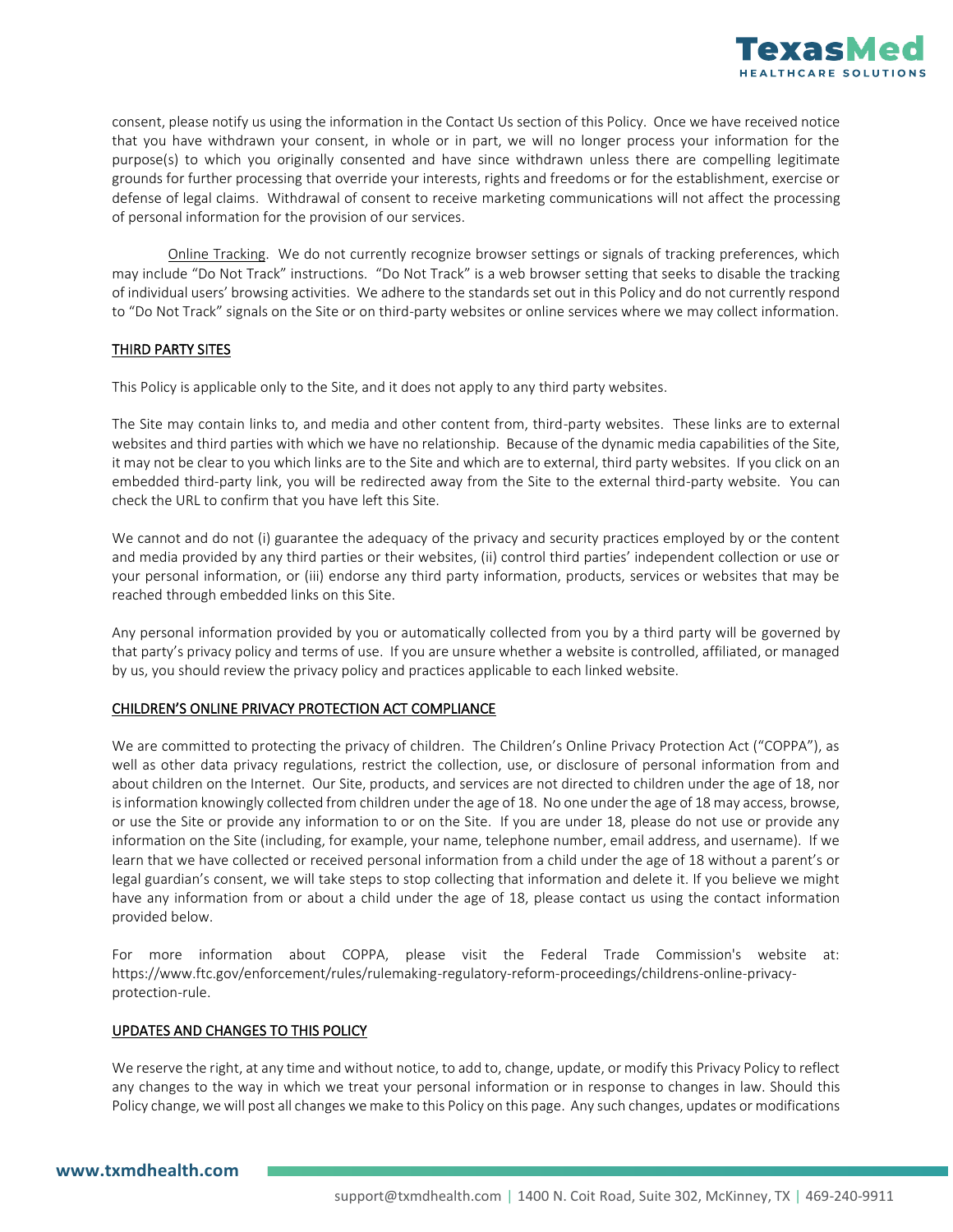

shall be effective immediately upon posting on the Site. The date on which this policy was last modified is identified at the beginning of this Policy.

You are expected to, and you acknowledge and agree that it is your responsibility to, carefully review this Policy prior to using the Site, and from time to time, so you are aware of any changes. Your continued use of the Site after the "Last Modified" date will constitute your acceptance of and agreement to such changes and to our collection and sharing of your personal information according to the terms of the then-current Policy. If you do not agree with this Policy and our practices, do not access, view, or use any part of the Site.

#### CONTACT US

For more information, or if you have any questions regarding this Privacy Policy, wish to exercise your rights, or wish to lodge a complaint with us, you may contact us using the information below, and we will do our best to assist you. Please note, if your communication is sensitive, you may wish to contact us by postal mail or email.

In Writing: TexasMed Healthcare Solutions; 1400 N. Coit Road, Suite 302, McKinney, Texas 75071

By Email: support@txmdhealth.com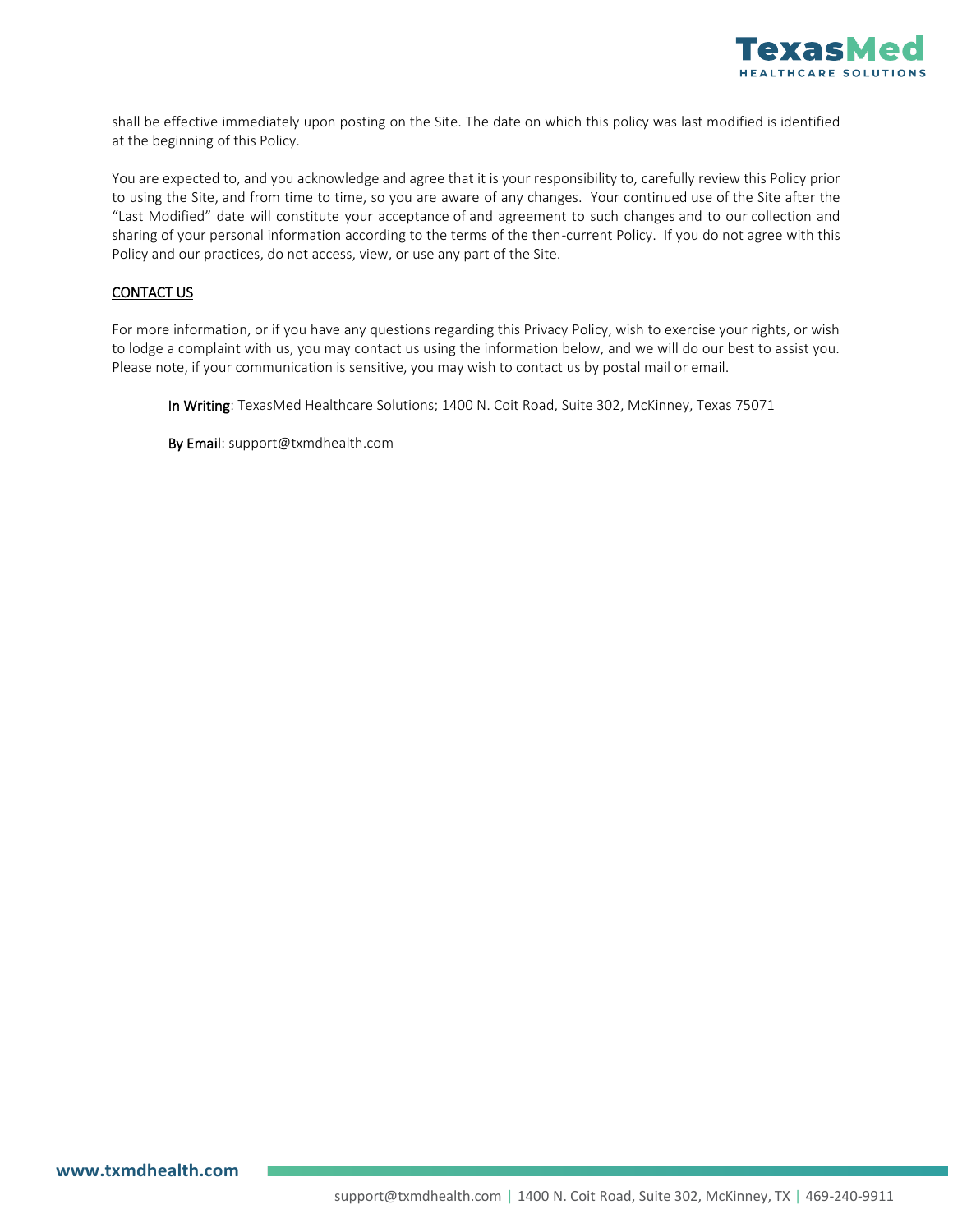

## **TexasMed Business Associate Agreement**

The BUSINESS ASSOCIATE AGREEMENT (hereinafter known as this "Business Associate Agreement") is made as of the Agreement Date set forth in the Membership Form (hereinafter known as "Effective Date"), by and among the entity or individual identified as the Member on the Membership Form (hereinafter known as "Company" or "Covered Entity") and TexasMed, d/b/a Core McKinney 1 LLC, a Texas limited liability company (hereinafter known as "Contractor" or "Business Associate"). Covered Entity and Business Associate shall individually be known herein as "a Party" and collectively be known herein as "the Parties".

#### **RECITALS**

- A. The Parties have entered into the TexasMed Membership Agreement to which this Business Associate Agreement is attached, pursuant to which the Parties are entering this Agreement, and which is effective simultaneously herewith.
- B. Covered Entity is a healthcare or wellness practitioner who is identified on the Membership Form;
- C. Business Associate is engaged in the business of providing services to health care providers who are "Members" pursuant to Membership Agreements similar in nature to the TexasMed Membership Agreement. Such services include providing reception personnel and services to health care providers who have entered into agreements similar to the TexasMed Membership Agreement;
- D. The nature of the anticipated or existing contractual relationship between Covered Entity and Business Associate may involve the exchange of Protected Health Information ("PHI") as that term is defined under the Health Insurance Portability and Accountability Act of 1996 ("HIPAA") as amended by the Health Information Technology for Economic and Clinical Health Act of 2009 ("HITECH"), including all pertinent regulations issued by the Department of Health and Human Services ("HHS"); and
- E. Covered Entity and Business Associate are entering into this Business Associate Agreement in order for both parties to meet the relevant requirements of HIPAA as amended by HITECH, along with any accompanying regulations, under which Company is a "Covered Entity" and Contractor is a "Business Associate" of a Covered Entity (as defined in HIPAA). If and to the extent that Contractor is not a Business Associate (as defined in HIPAA), this Business Associate Agreement shall have no effect.

#### AGREEMENT

In consideration and with acknowledgment of the Recitals and defined terms therein and mutual promises and of other good and valuable consideration herein contained, the Parties, intending to be legally bound, hereby agree as follows:

- A. Definitions. Terms used herein have the same meaning as they have in the HIPAA Privacy and Security Rules found in 45 CFR Parts 160, Subparts A and C, and Parts 164, Subparts A and E., as amended by HITECH and future changes made by Congressional Act or by regulation of the Secretary of HHS.
- B. Obligations and Activities of Business Associate. Business Associate agrees to not use or disclose PHI other than as permitted or required by this Business Associate Agreement or as required by law.
	- 1. Business Associate agrees to employ administrative, physical, and technical safeguards meeting required Security Standards of Subpart C of 45 CFR Part 164 for business associates as required by law to prevent disclosure or use of PHI other than as allow by this Business Associate Agreement.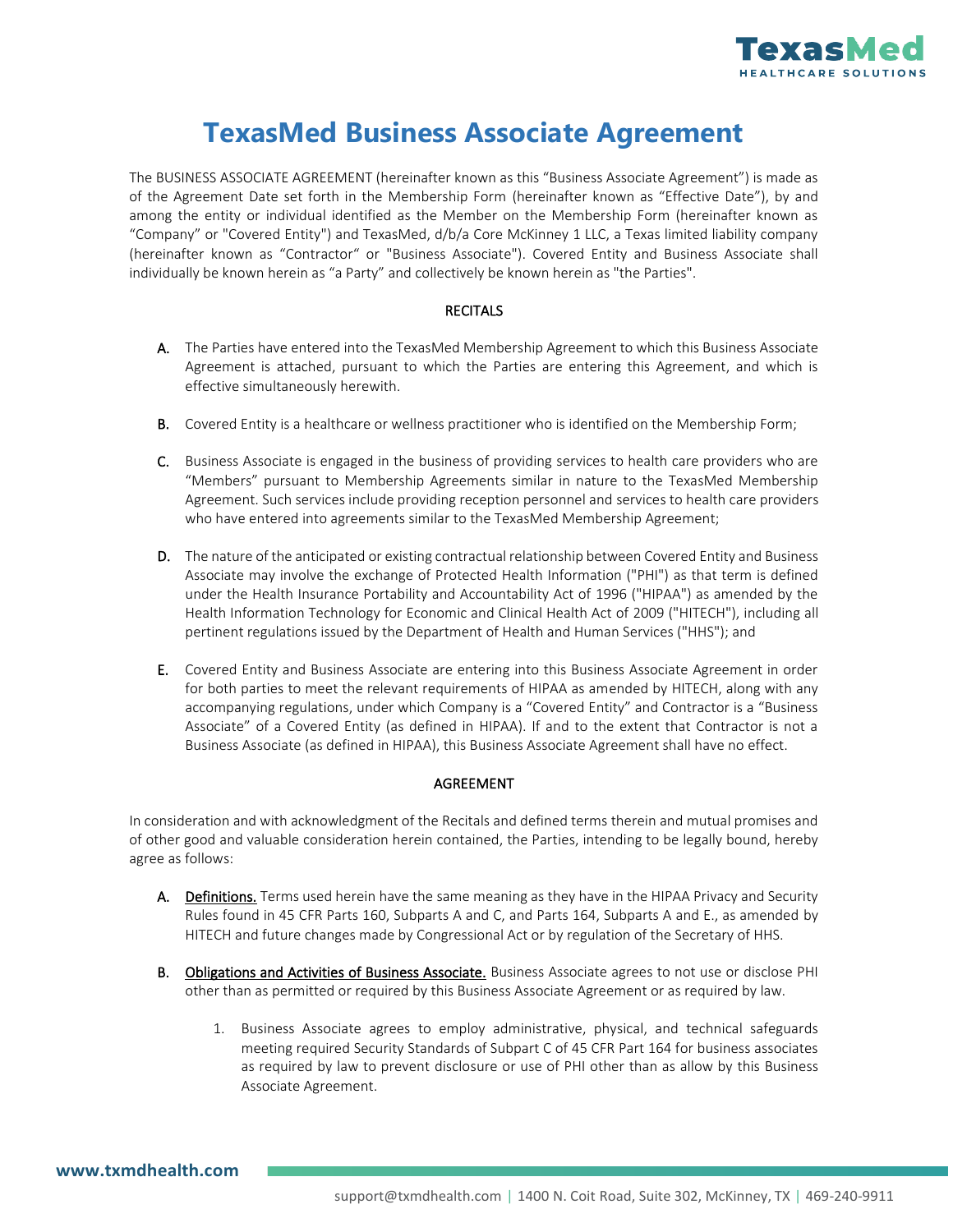

- 2. Business Associate agrees to mitigate, to the extent practicable, any harmful effect that is known to Business Associate of a use or disclosure of PHI held by Business Associate in violation of the requirements of this Business Associate Agreement.
- 3. Business Associate agrees to report to Covered Entity any use or disclosure of the PHI not provided for by this Business Associate Agreement of which it becomes aware.
- 4. Business Associate agrees to ensure that any agent, including a subcontractor, to whom it provides PHI received from, or created, received, or transmitted by Business Associate on behalf of Covered Entity, agrees to the same restrictions and conditions that apply through this Business Associate Agreement to Business Associate with respect to PHI.
- 5. Business Associate agrees, at the request of Covered Entity, to provide Covered Entity (or a designate of Covered Entity) access to PHI in a Designated Record Set in prompt commercially reasonable manner in order to meet the requirements under 45 CFR §164.524.
- 6. Business Associate agrees to make any amendment(s) to PHI in a Designated Record Set that the Covered Entity directs or agrees to pursuant to 45 CFR §164.526 at the request of Covered Entity or an Individual, in a prompt and commercially reasonable manner.
- 7. Business Associate agrees to make internal practices, books, and records, including PHI and policies and procedures, relating to the use and disclosure of PHI received from, or created, received or transmitted by Business Associate on behalf of, Covered Entity, available to the Covered Entity, or to the Secretary (including official representatives of the Secretary), in a prompt commercially reasonable manner for purposes of determining Covered Entity's compliance with the Privacy Rule.
- 8. Business Associate agrees to document such disclosures of PHI and information related to such disclosures as would be required for Covered Entity to respond to a request by an Individual for an accounting of disclosures of PHI in accordance with 45 CFR §164.528.
- 9. Business Associate agrees to provide to Covered Entity or an Individual, in a prompt commercially reasonable manner, information collected in accordance with this Business Associate Agreement, to permit Covered Entity to respond to a request by an Individual for an accounting of disclosures of PHI in accordance with 45 CFR §164.528.
- C. Permitted Uses and Disclosures by Business Associate. Except as otherwise limited in this Business Associate Agreement, Business Associate may use or disclose PHI, as follows:
	- 1. On behalf of Covered Entity, provided that such use or disclosure would not violate the Privacy Rule if done by Covered Entity.
	- 2. Business Associate may disclose PHI for the proper management and administration of the Business Associate, provided that disclosures are required by law, or Business Associate obtains reasonable assurances from the person to whom the information is disclosed that it will remain confidential and used or further disclosed only as required by law or for the purpose for which it was disclosed to the person, and the person notifies the Business Associate of any instances of which it is aware in which the confidentiality of the information has been breached.

#### D. Obligations of Covered Entity.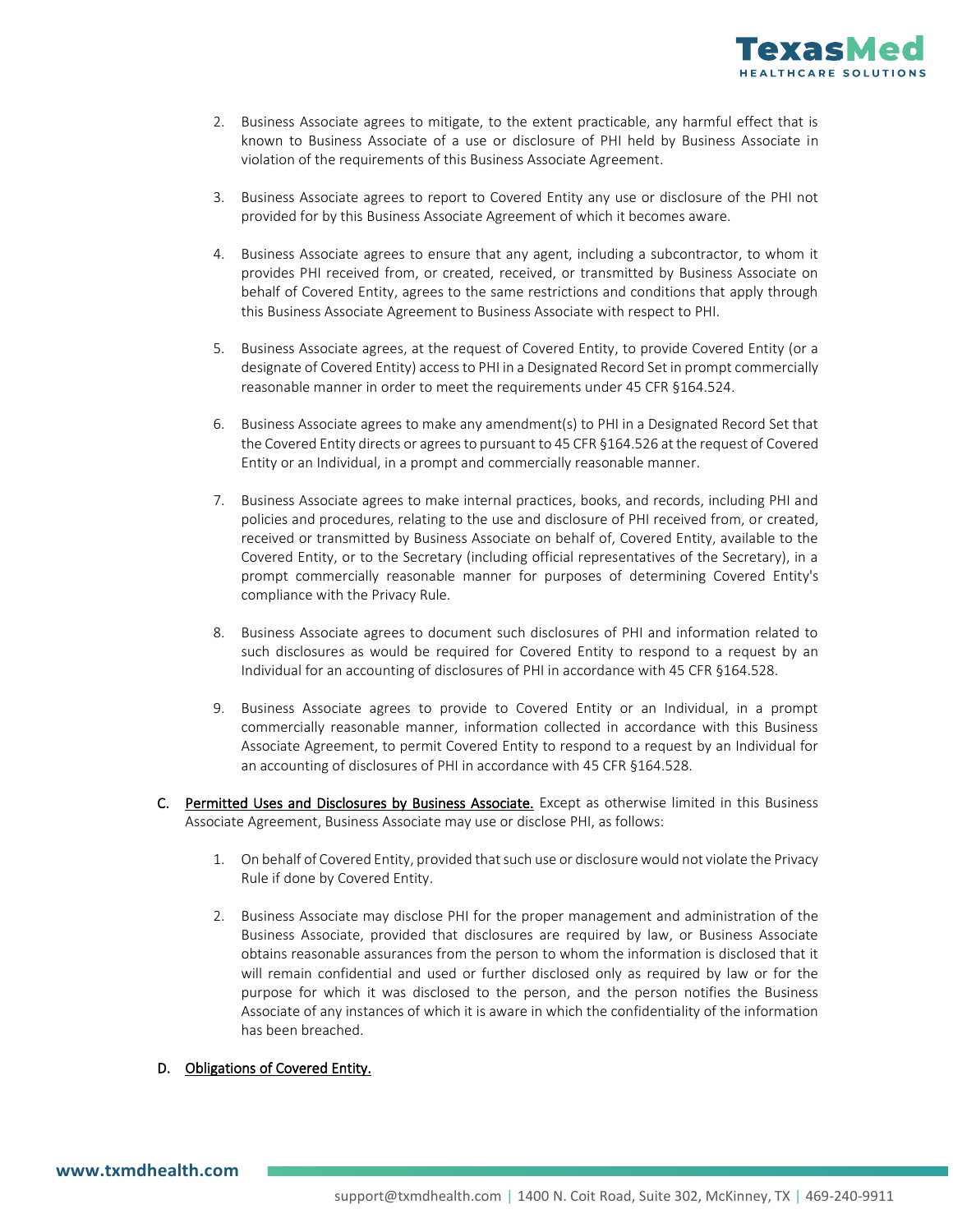

- 1. Covered Entity shall notify Business Associate of any limitation(s) in its notice of privacy practices of Covered Entity in accordance with 45 CFR §164.520, to the extent that such limitation may affect Business Associate's use or disclosure of PHI.
- 2. Covered Entity shall notify Business Associate of any changes in, or revocation of, permission by individual to use or disclose PHI, to the extent that such changes may affect Business Associate's use or disclosure of PHI.
- 3. Covered Entity shall notify Business Associate of any restriction to the use or disclosure of PHI that Covered Entity has agreed to in accordance with 45 CFR §164.522, to the extent that such restriction may affect Business Associate's use or disclosure of PHI.
- 4. Covered Entity shall not request Business Associate to use or disclose PHI in any manner that would not be permissible under the Privacy Rule if done by Covered Entity. Nothing in this paragraph shall restrict the ability of Business Associate to use or disclose PHI as set forth in paragraph C.2. herein.
- E. Term and Termination. The Term of this Business Associate Agreement shall be effective as of the Effective Date, and shall terminate when all of the PHI provided by Covered Entity to Business Associate, or created or received by Business Associate on behalf of Covered Entity, is destroyed or returned to Covered Entity, or, if it is infeasible to return or destroy PHI, protections are extended to such information, in accordance with the termination provisions in this Section.
	- 1. Termination for Cause. Upon one Party's knowledge of a material breach by the other Party, the non-breaching Party shall either:
		- i. Provide an opportunity for the breaching Party to cure the breach or end the violation and terminate this Business Associate Agreement if the breaching Party does not cure the breach or end the violation within the time specified by the nonbreaching Party;
		- ii. Immediately terminate this Business Associate Agreement if the breaching Party has breached a material term of this Business Associate Agreement and cure is not possible; or
		- iii. If neither termination nor cure are feasible, the non-breaching Party shall report the violation to the Secretary.
	- 2. Termination Simultaneous with Termination of the TexasMed Membership Agreement. This Business Associate Agreement shall immediately terminate upon the effective date of the termination of the TexasMed Membership Agreement.

#### 3. Effect of Termination.

i. Except as provided in paragraph E.3.ii. of this Section, upon termination of this Business Associate Agreement, for any reason, Business Associate shall return or destroy all PHI received from Covered Entity or created or received by Business Associate on behalf of Covered Entity. This provision shall apply to PHI that is in the possession of subcontractors or agents of Business Associate. Except as provided in paragraph E.3.ii. of this Section Business Associate shall retain no copies of the PHI.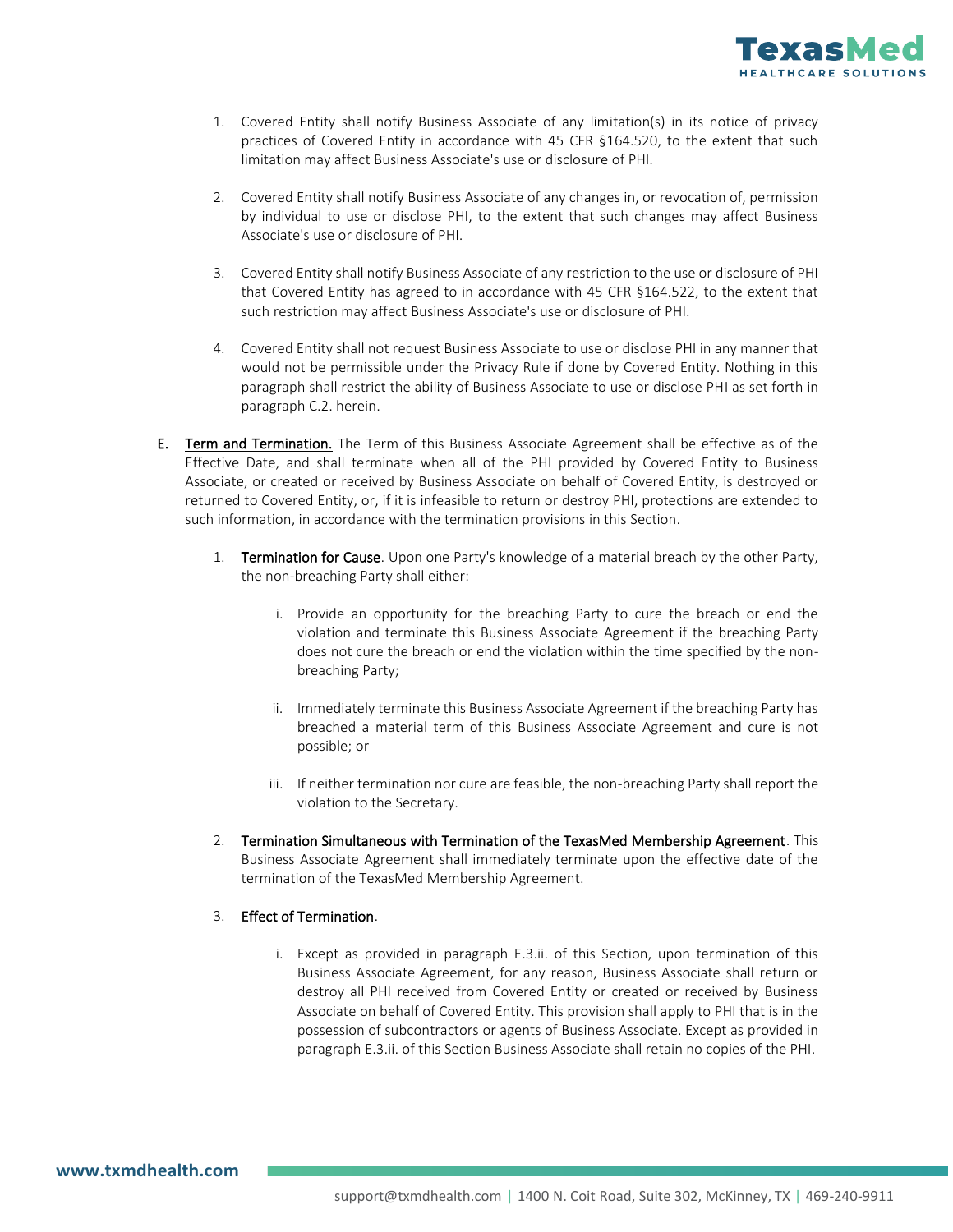

- ii. In the event that Business Associate determines that returning or destroying the PHI is infeasible, Business Associate shall provide to Covered Entity notification of the conditions that make return or destruction infeasible extend the protections of this Business Associate Agreement to such PHI and limit further uses and disclosures of such PHI to those purposes that make the return or destruction infeasible, for so long as Business Associate maintains such PHI.
- 4. Survival. The obligations of Business Associate under this Section shall survive the termination of this Business Associate Agreement.
- F. State Law. If state law applicable to the relationship between Business Associate and Covered Entity contains additional or more stringent requirements than federal law for Business Associates regarding any aspect of PHI privacy, then Business Associate agrees to comply with the higher standard contained in applicable state law.
- G. Modification. This Business Associate Agreement may only be modified through a writing signed by the Parties and, thus, no oral modification hereof shall be permitted. The Parties agree to take such action as is necessary to amend this Business Associate Agreement from time to time as is necessary for Covered Entity to comply with the requirements of the HIPAA including all pertinent regulations issued by HHS.
- H. Notice to Covered Entity. Any notice required under this Business Associate Agreement to be given Covered Entity shall be made in writing and sent via email t[o support](mailto:support@txmdhealth.com)@txmdhealth[.com](mailto:support@txmdhealth.com).
- I. Notice to Business Associate. Any notice required under this Business Associate Agreement to be given Business Associate shall be made in writing to the address set forth in the Membership Form.